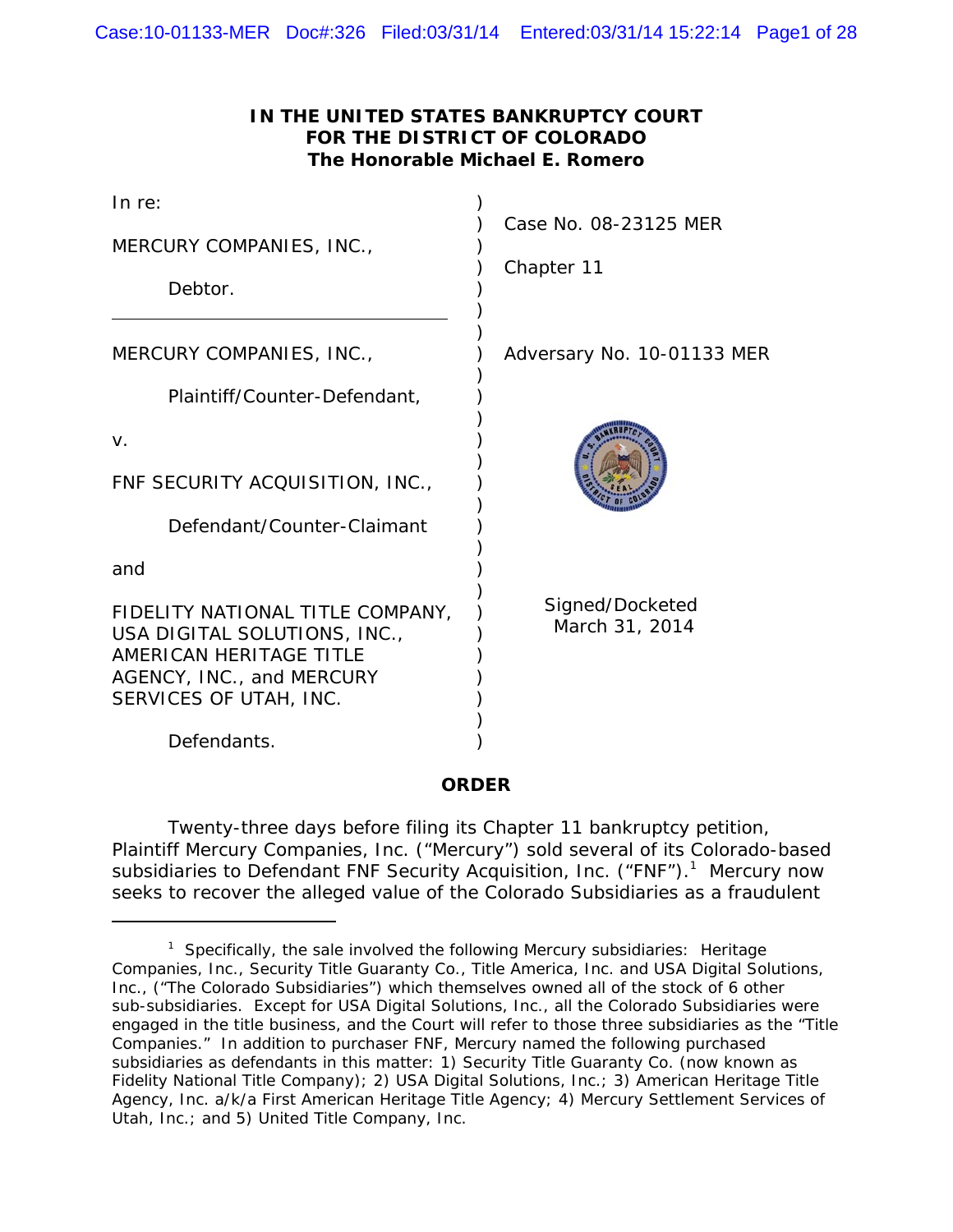transfer under 11 U.S.C. § 548. $^2$  Mercury has also raised claims for breach of contract and recovery of payments made to the Colorado Subsidiaries as preferential transfers under § 547.

#### **JURISDICTION**

The Court has jurisdiction over this matter under 28 U.S.C. §§ 1334(a) and (b) and 157(a) and (b). This is a core proceeding under 28 U.S.C. § 157(b)(2)(F) and (H) as it concerns proceedings to determine, avoid or recover preferences or fraudulent transfers.

## **BACKGROUND FACTS<sup>3</sup>**

In April 2008, Mercury executed a Credit Agreement with Comerica Bank ("Comerica") as part of a \$45 million loan (the "Comerica Loan"). The Comerica Loan was secured by substantially all of Mercury's assets and the assets of its subsidiaries, including accounts receivable. On July 25, 2008, Mercury's lenders swept Mercury's bank accounts and removed approximately \$40 million of cash from those accounts. $4$  As a result of a variety of factors, including the sweep, on July 30, 2008, Mercury management made the decision to close numerous operating subsidiaries, ceased operations at 161 locations and began downsizing employees in California, Texas and Arizona. With respect to the Colorado Subsidiaries, Mercury's only remaining operations, Mercury was anticipating a payroll of approximately \$1.6 million coming due on August 6, 2008.

Prior to the sweep, the Colorado Subsidiaries had, roughly, a 30% market share in Colorado. In other words, approximately 30% of all real estate transactions pending in Colorado were closed through the offices of one of the Colorado Subsidiaries. This, in the minds of Mercury management, made the Colorado Subsidiaries an attractive candidate for acquisition.

 $2$  Unless otherwise noted, all future statutory references in the text are to Title 11 of the United States Code.

 $3$  The fact summary is taken primarily from the parties' list of stipulated facts in their Pretrial Statement.

<sup>4</sup>  *See* Pretrial Statement, Stipulated Facts, ¶¶ 7 and 8. *See also* Transcript, February 27, 2013, p. 355, lines 3-5 (Testimony of Mr. William Walsh, Vice President and Controller of Mercury). It is unclear exactly which bank swept the funds, since the Amended Complaint alleged the funds were held at US Bank, while other pleadings and the Stipulated Facts indicated the sweep was conducted by Comerica. However, this fact is not material to the resolution of this matter, as the parties agree the sweep did take place and agree new bank accounts were established before the sale.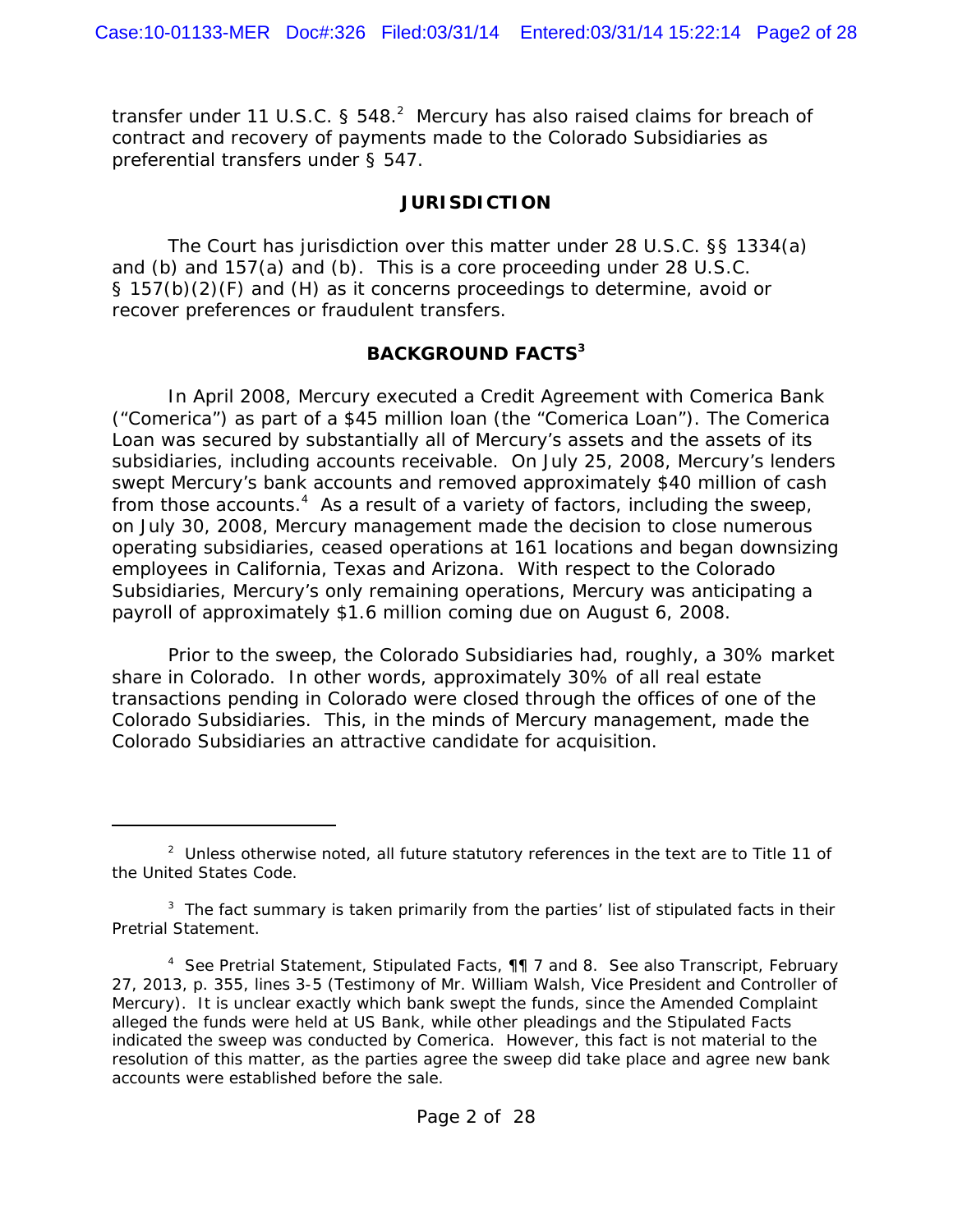Mercury's first attempt was an offer to sell the Colorado Subsidiaries to their largest underwriter, First American Title ("First American"), for \$1 million. First American refused, as they wanted to purchase only assets, not stock, and further, desired additional time for due diligence. After failing to negotiate an immediate sale with First American, Mercury contacted FNF, another major national title insurance company, and proposed a sale of the stock in the Colorado Subsidiaries for \$5 million.

After FNF representatives met and negotiated with Mercury management, the parties executed a Stock Purchase Agreement (the "SPA") on August 5, 2008. The SPA called for a purchase price of \$5 million to be paid in cash, and FNF immediately wired \$1 million of the purchase price directly to Mercury. FNF took control of the Colorado Subsidiaries on the same date, after Mercury timely delivered all the shares free of liens and claims.

On August 6, 2008, FNF wired an additional \$1,484,004 toward the purchase price directly to Comerica Bank, satisfying Mercury's outstanding obligations to Comerica. Comerica released any liens it had on the shares and the assets of the Subsidiaries. After these payments, \$2,515,996 of the purchase price remained outstanding, which amounts still have yet to be paid.

## **DISCUSSION**

# **A. Does Mercury Have Standing to Pursue this Adversary Proceeding?**

The ability of a party to enforce a claim once held by the bankruptcy estate is limited to that which is retained under the terms of a confirmed chapter 11 plan, which constitutes a contract between a debtor and the creditors of the bankruptcy estate.<sup>5</sup> The United States Court of Appeals for the Tenth Circuit recently reaffirmed its use of a two-step inquiry to determine standing to pursue post-confirmation claims:

We determine whether a party has standing to enforce estate claims under § 1123(b)(3)(B) using the two-part test laid out in *Citicorp Acceptance Co. v. Robison (In re Sweetwater)*, 884 F.2d 1323, 1326  $(10<sup>th</sup>$  Cir. 1989). First, we ask whether a confirmed plan expressly appointed the party to enforce the claims. *Id*. Second, we ask whether the appointed party qualifies as a representative of the estate. *Id*.

<sup>5</sup> *Connolly v. City of Houston (In re Western Integrated Networks, LLC)*, 322 B.R. 156, 166 (Bankr. D. Colo. 2005) (citing 11 U.S.C. § 1123(b)(3); *In re Lacy*, 304 B.R. 439, 444 (D. Colo. 2004); and *In re Pen Holdings, Inc.*, 316 B.R. 495, 500-501 (Bankr. M.D. Tenn. 2004)).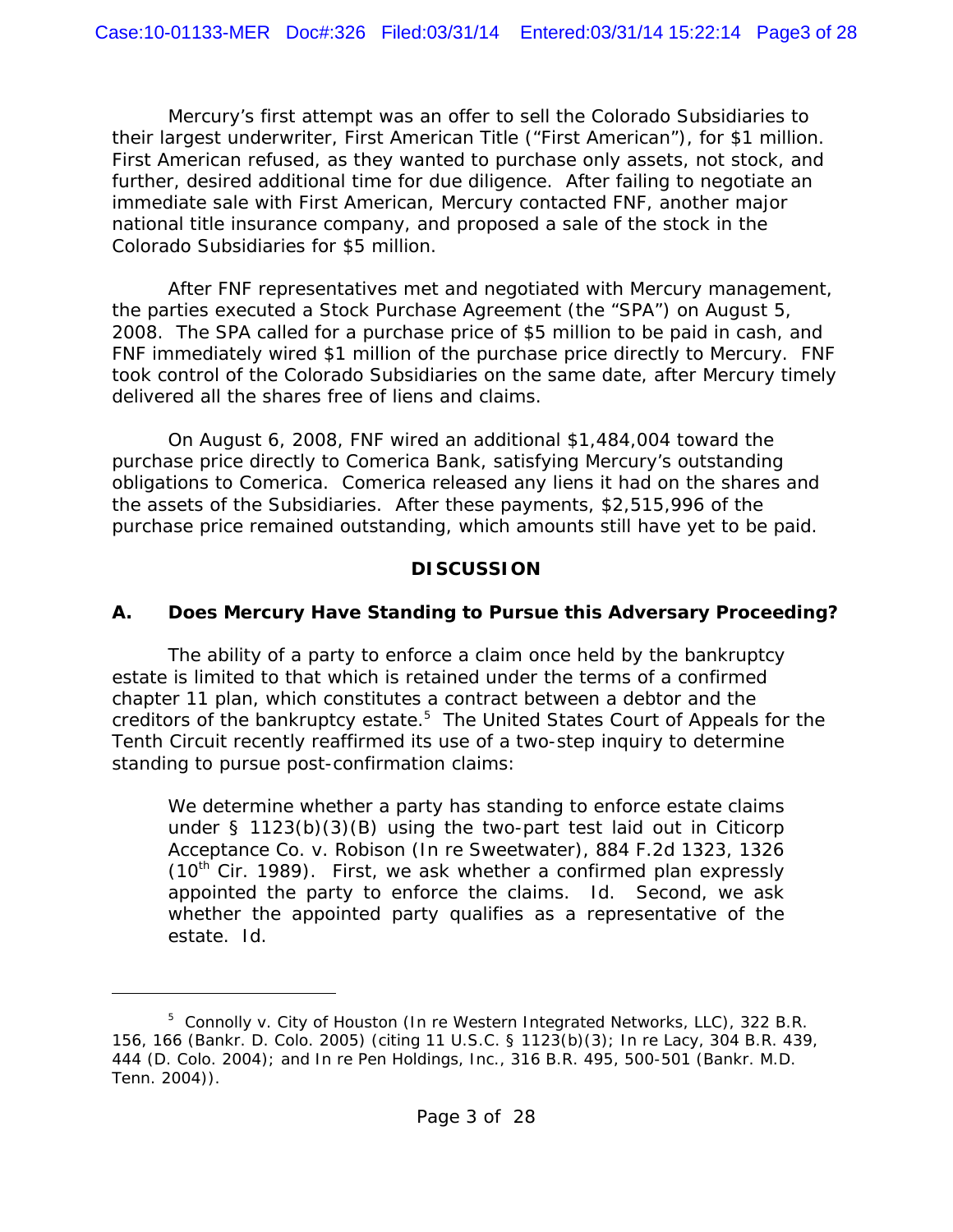"The first element requires that the appointed party be approved by the court, which can be accomplished simply by approval of [a] plan" that expressly authorizes the party to prosecute claims post confirmation. *Retail Mktg. Co. v. King (In re Mako)*, 985 F.2d 1052, 1054 (10<sup>th</sup> Cir. 1993). SMDI does not dispute that the Liquidating Trustee was properly appointed by the Joint Plan to litigate the estate's claims in the AP. *See Paige*, 413 B.R. at 904–05.

In evaluating the second element—whether a party represents the estate—our "primary concern is whether a successful recovery by the appointed representative would benefit the debtor's estate and particularly, the debtor's unsecured creditors." *Sweetwater*, 884 F.2d at 1327 (quotation omitted).<sup>6</sup>

The Confirmed Plan<sup>7</sup> at Sections  $8.2$ (d)(ii) and (xvi), provides as follows:

d. In addition to any other powers described in this Plan, the powers and duties of the Debtor shall include, all of which may be undertaken without Court approval:

ii. To investigate and prosecute or abandon all Causes of Action belonging to or assertible by the Estate, including all Avoidance Claims. . . .

xiv. To prosecute and/or settle the Adversary Proceeding brought by the Debtor against FNF Security Acquisition, Inc. (Adv. Proc. No. 10-01133 MER), including the authority to return the purchase price received in respect of the relevant entities if and to the extent FNF Security Acquisition, Inc. is determined to have been a good faith transferee of a fraudulent transfer.  $.$   $.$   $^{8}$ 

Thus, in this case, the Confirmed Plan clearly provides for Mercury, headed by Mr. Tom Connolly as CEO until entry of a final decree, to pursue this specific adversary proceeding. In addition, recovery by Mercury would result in additional funds for the payment of creditors. Therefore, the Court finds both

<sup>&</sup>lt;sup>6</sup> Search Market Direct, Inc. v. Jubber (In re Paige), 685 F.3d 1160, 1191-92 (10<sup>th</sup> Cir. 2012).

 $7$  On December 13, 2010, the Court entered its Order Confirming Mercury's Chapter 11 Plan (Underlying Case Docket No. 2460). This Order confirmed Mercury's Chapter 11 Plan (Underlying Case Docket No. 1679), as amended (Underlying Case Docket Nos. 2359 and 2442).

<sup>&</sup>lt;sup>8</sup> Confirmed Plan, Underlying Case Docket No. 1671, Sections 8.2(d)(ii) and (xiv).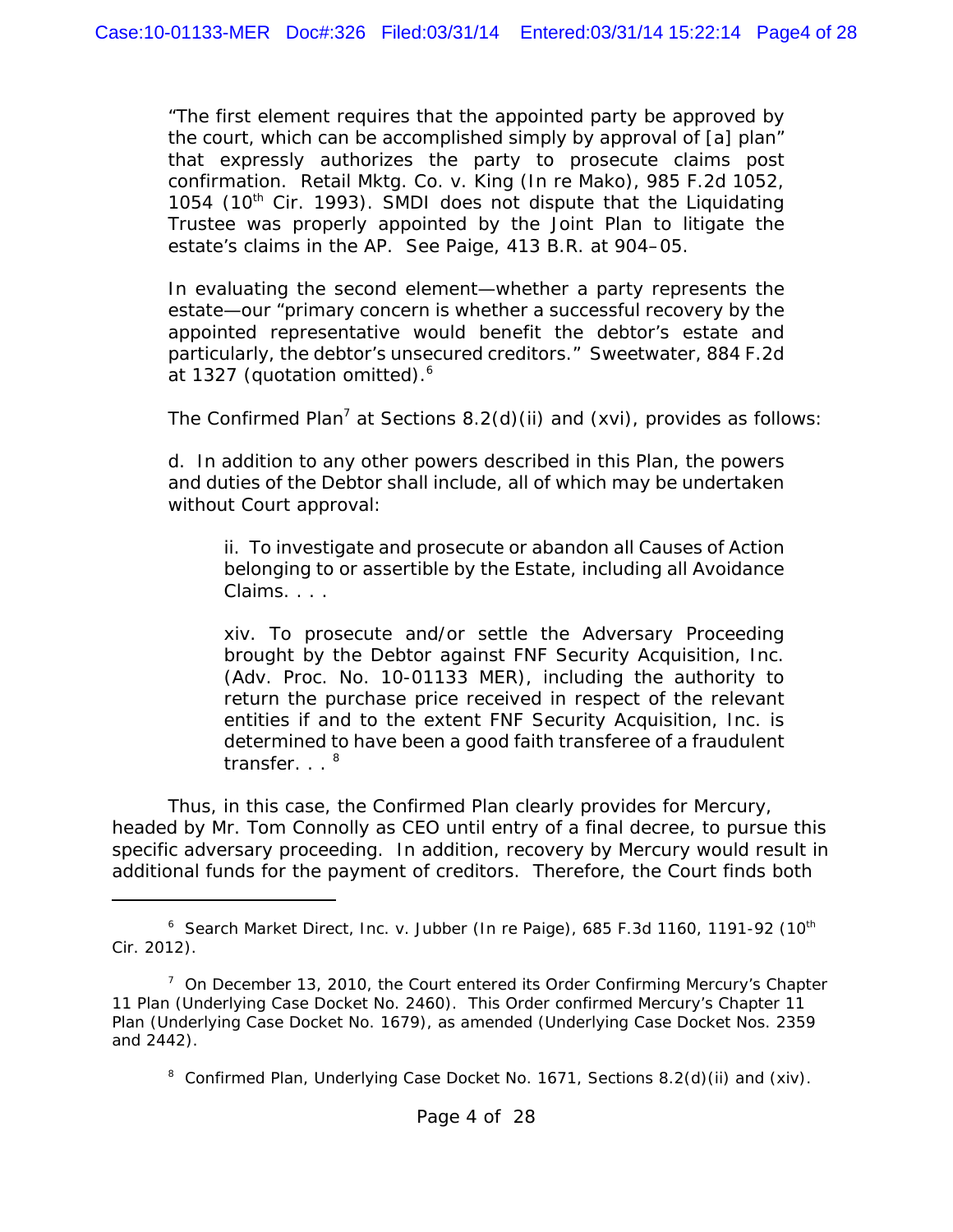elements of the *Paige* test have been met, and Mercury possesses standing to prosecute this matter.

#### **B. Did the Sale of Stock in the Colorado Subsidiaries Constitute a Fraudulent Transfer Under Section 548(a)(1)?**

Section 548(a)(1) provides:

The trustee may avoid any transfer . . . of an interest of the debtor in property, or any obligation . . . incurred by the debtor, that was made or incurred on or within 2 years before the date of the filing of the petition, if the debtor voluntarily or involuntarily—

(A) made such transfer or incurred such obligation with actual intent to hinder, delay, or defraud any entity to which the debtor was . . . indebted; or

(B)(i) received less than a reasonably equivalent value in exchange for such transfer or obligation; and

> (ii)(I) was insolvent on the date that such transfer was made or such obligation was incurred, or became insolvent as a result of such transfer[.]<sup>9</sup>

Thus, a trustee (or, as in this case, the named agent under a confirmed plan), may recover, from the transferee, any transfer made by the debtor within two years of filing of the bankruptcy petition, if the debtor either: 1) actually intended to defraud creditors in making the transfer ("actual" fraud); or, as alleged here, 2) received less than "a reasonably equivalent value" in exchange, and was insolvent when the transfer was made ("constructive" fraud).<sup>10</sup> Mercury, as the party seeking to avoid the transfer as constructively fraudulent under  $\S$  548(a)(1)(B), bears the burden of proof by a preponderance of the evidence.<sup>11</sup>

<sup>11</sup> *Weinman v. Walker (In re Adam Aircraft Industries, Inc.)*, 493 B.R. 834, 845 (Bankr. D. Colo. 2013).

 $9$  Section 548(a)(1).

<sup>10</sup> *See Wadsworth v. Word of Life Christian Center (In re McGough)*, 467 B.R. 220, 224 ( $10<sup>th</sup>$  Cir. BAP 2012) (reversed and remanded on other grounds, 737 F.3d 1268 ( $10<sup>th</sup>$ Cir. 2013)).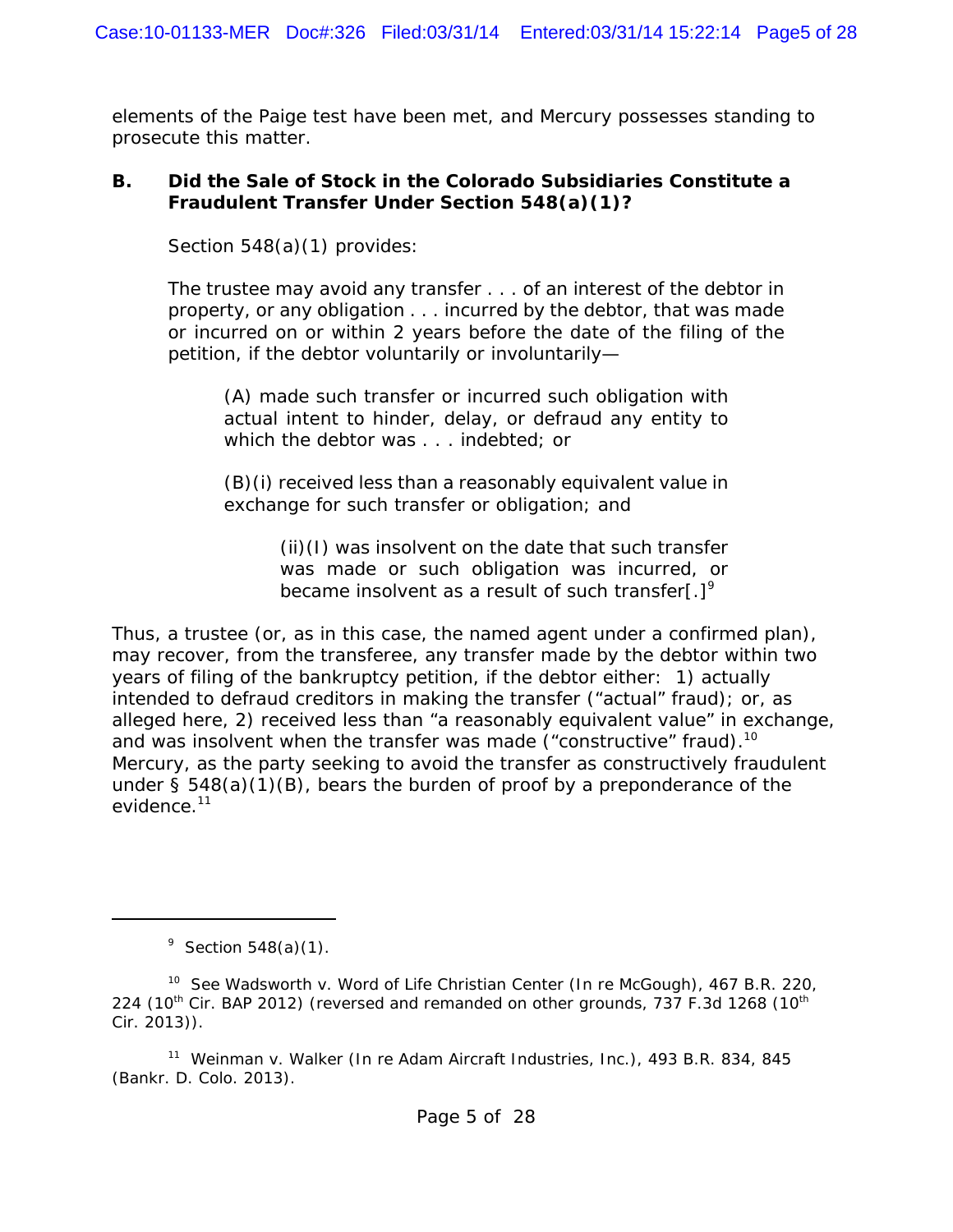The parties agree Mercury was insolvent on the date of the transfer. Thus, the remaining question is whether Mercury received reasonably equivalent value for the stock in the Colorado Subsidiaries.

#### *1. The Court Considers Expert Testimony Useful in Evaluating Reasonably Equivalent Value, But Finds It Is Not Determinative.*

Mr. Neil H. Demchick ("Demchick"), Mercury's expert, and Mr. Scott P. Peltz ("Peltz"), FNF's expert, while agreeing on many points in reaching their opinions of the value of the stock in the Colorado Subsidaries, nonetheless reached vastly different conclusions. As of the date of the sale, August 5, 2008, Peltz opined the stock had a negative value of approximately \$5 million. By contrast, Demchick opined that the stock of the Colorado Subsidiaries on that same date had a positive value of \$14,676,408.

Both experts agreed the income approach was the preferred valuation method. In addition, both experts valued the Title Companies (Heritage Companies, Inc.; Security Title Guaranty Co.; and Title America, Inc.) differently from USA Digital Solutions, based on the differing nature of these businesses. Further, both experts used a "going concern" value because the Colorado Subsidiaries were operating entities at the time of sale.

The experts noted the income approach consists of estimating future ownership benefits of property and discounting those benefits to a present value using an appropriate discount rate, thus accounting for the time value of money. In calculating value under the income approach, both Demchick and Peltz used the discounted cash flow methodology for the Title Companies. Specifically, they projected the Title Companies' revenues and expenses in the future, then discounted the revenues and expenses back to a present value as of the date of the sale.

Demchick and Peltz projected revenue growth of 0.1% in 2009 and 6.4% in 2010 based on national forecasts, and both assumed 3.0% growth for 2011 and all subsequent years. However, they differed in their forecast for 2008 following the sale.

Demchick believed the Colorado Subsidiaries could have continued operations for 30 to 60 days to get to a sale, and used that assumption in assigning a fair market value. Peltz, on the other hand, based his valuation in part on the fact the sale took place on an immediate basis.

Demchick used data from income statements obtained from the Title Companies for January 2004 through July 2008. He concluded the Title Companies' revenue was mainly comprised of title revenue and escrow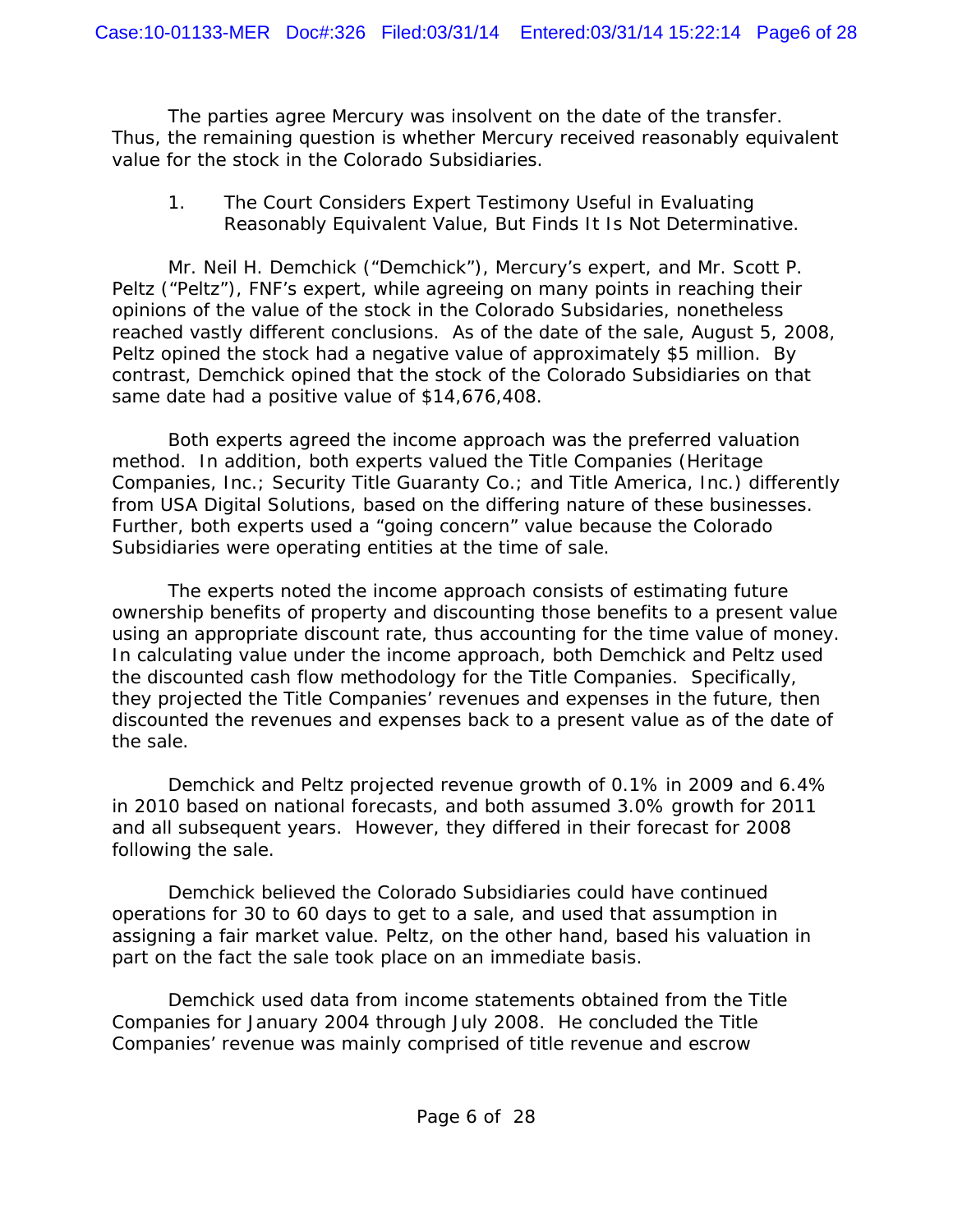revenue.<sup>12</sup> In addition, he explained the Title Companies have access to "earned credits" because title companies generally hold large amounts of trust funds at financial institutions, based on the escrow services they provide. In Colorado, financial institutions may not pay interest on such funds because the funds do not belong to the title companies. Instead, financial institutions give earned credits, which title companies use to purchase in-kind merchandise and reduce expenses. Demchick stated the amount of earned credits depends on: 1) levels of revenue and, therefore, the escrow funds maintained at financial institutions; and 2) interest rates in the marketplace. As interest rates decline, earned credits also decline and *vice versa*.

Demchick further noted the Title Companies experienced growth through 2005, peaked in 2005, and began declining in 2006. Demchick explained there is no information for Colorado alone, so he, as well as Peltz, relied on four national studies of existing home sales and mortgage origination in preparing their projections. Consistent with the national data, the Title Companies' operations expanded until 2005 and declined in 2006 through 2007.

According to Demchick the fair market value of the title companies equals 1) the net present value of the title companies during the projection period, plus 2) the terminal value of the title companies, less 3) necessary adjustments, such as dark office liability<sup>13</sup> adjustments and working capital adjustments, less 4) discount for marketability of the Title companies.

Demchick took financial data from January through July 2008 as to net income, and deducted capital expenses and required increases in working capital. He added depreciation back to the figure, as he noted depreciation is a non-cash expense. This provided a cash flow number.

To address projected future cash flow, Demchick took projections for 2009 through 2012, deducted potential future dark office liability, and adjusted for the Weighted Average Cost of Capital ("WACC"). This was obtained from an industry document known as Ibbotson Cost of Capital.<sup>14</sup>

Demchick used a different capital structure from Ibbotson than did Peltz, resulting in a cost of capital of 30.28% of debt, and based his projections on the

 $12$  Title revenue is premiums charged to customers for title insurance. Escrow revenue comes from escrow fees, closing fees, and documentation fees.

<sup>&</sup>lt;sup>13</sup> Demchick stated "[d]ark office liability would represent the liability related to a location and an office facility that's dark, basically not being used, not being considered, not being operated." Transcript, May 1, 2013, p. 1521, line 25 - p. 1522, line 3.

<sup>14</sup> Defendants' Exhibit 9H.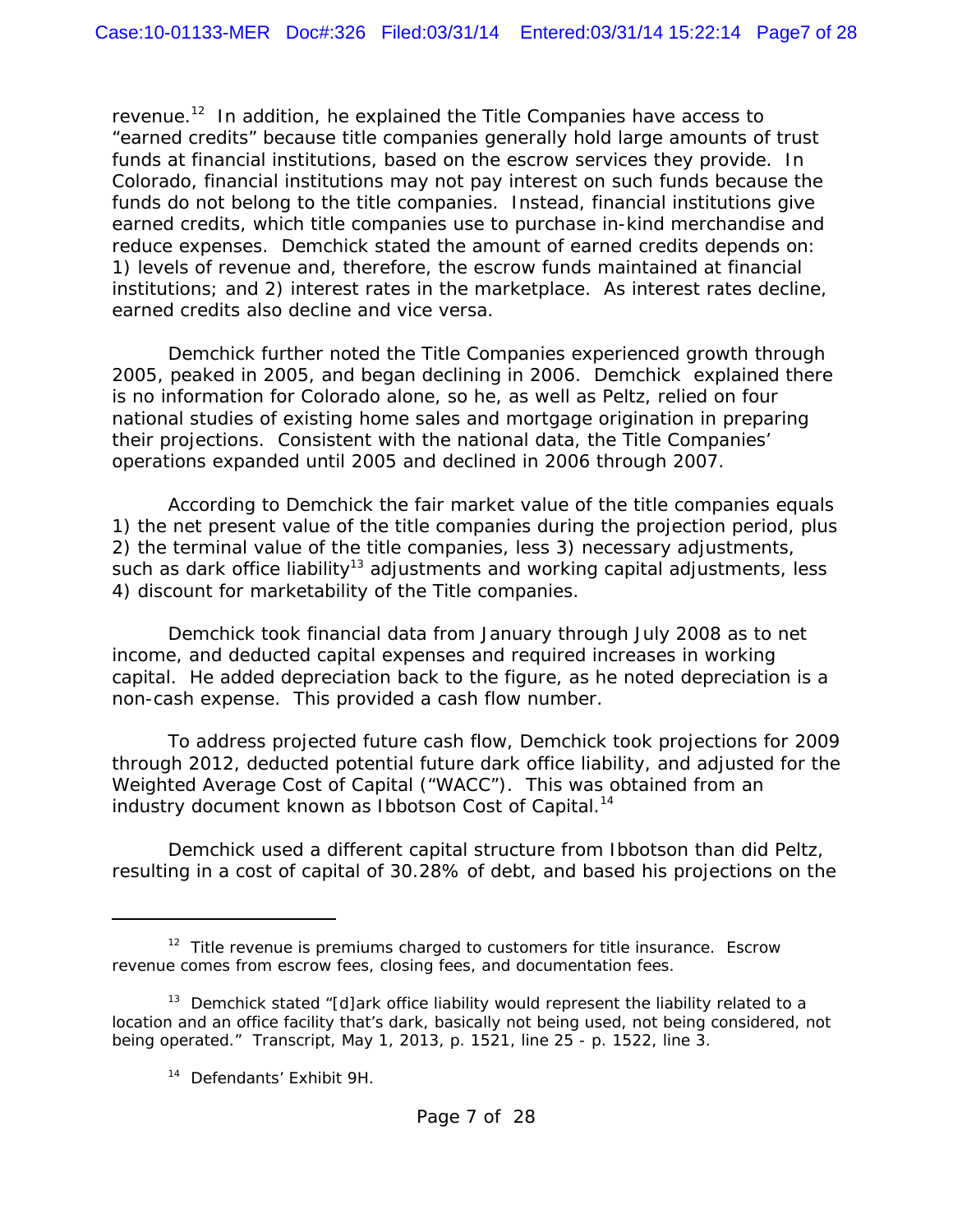current year median and the five-year average. By contrast, Peltz used a capital structure resulting in 6.38% of debt, and used the current year mean figures. As to cost of equity, Demchick used 22.8%, and Peltz used  $25.5\%$ .<sup>15</sup> Because they used different capital structures, Demchick and Peltz reached different results when they calculated the weighted costs of debt and equity.

Mercury criticized Peltz for confusing "shadow revenue" with seasonality of the business.<sup>16</sup> The Court finds this argument to be well-founded. Peltz defended his use of management projections prepared before the Comerica sweep.<sup>17</sup> He opined these projections had historically been overly optimistic, and testified Mercury's management agreed with his opinion, and conceded a projected decline in revenues should be closer to 30% to 40%, rather than the approximately 22% Peltz obtained from their projections.<sup>18</sup> However, he continued to use his previous rate because he believed other factors balanced his earlier exclusion of shadow revenue from the projections.<sup>19</sup> The Court finds this approach to be inappropriate, making Peltz's conclusion of "negative" value for the Colorado Subsidiaries less reliable.

In addition, Mercury alleges Peltz should have not taken a lost business adjustment to account for the effect of Comerica's sweep. However, the Court

<sup>17</sup> Defendants' Exhibit E.

Transcript, May 2, 2013, p. 1739, lines 6-17.

<sup>19</sup> Transcript, May 2, 2013, p. 1762, lines 7-14. In response to the question why he did not change his opinion after learning receiving information about shadow revenue, Peltz stated:

I had not considered this computation in a vacuum to start with. I looked at the fact that they had closed offices, laid off people and other factors that suggested that there would be a significant decrease between the first six months and the next six months. In addition, I went back and looked at 2007 first six months compared to last six months without shadow revenue, and the decrease between those two was 22 percent. So I saw no reason to change my opinion.

<sup>&</sup>lt;sup>15</sup> Defendants' Exhibit 9A, Mercury's Exhibit 148, slide 38.

<sup>&</sup>lt;sup>16</sup> According to Mercury, "shadow revenue" was an accounting mechanism designed to encourage the Title companies to refer business to Mercury's non-Colorado subsidiaries. If such a referral was made, both subsidiaries would received credit for revenue generated on their income statements, entitling both subsidiaries to a commission from Mercury. At the end of each year, the "shadow revenue" of the Title companies would be deducted from their income statements to prevent "double booking" of revenue. *See* Transcript, February 28, 2013, p. 391, line 12 – p. 398, line 3, testimony of William Walsh, Vice President and Controller of Mercury. In addition, Mr. Walsh testified there was seasonality to the title business. *Id*., p. 390, lines 13-21. However, he clearly distinguished seasonality from "shadow revenue."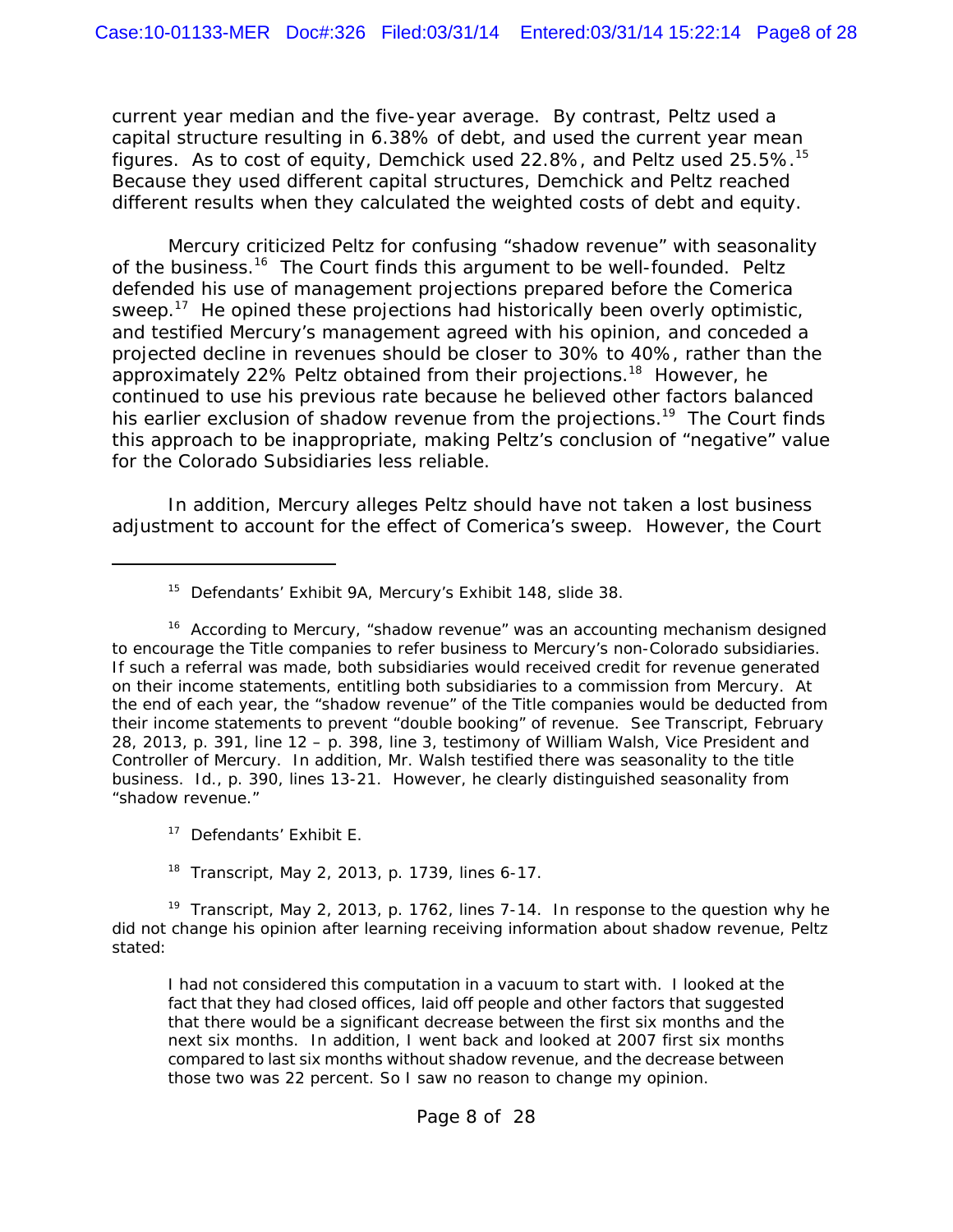finds this criticism is not well-placed, since the fear of lost business was significant factor in Hauptman's decision to offer the stock of the Colorado Subsidiaries for \$5 million and press for an immediate sale.

Mercury also disagrees with Peltz's reduction of earned credits, assuming no mitigation for the liability associated with 33 dark offices. The Court also finds this disagreement is not well-founded. Mercury's witnesses opined it was possible the dark offices could be sublet and not be a drain on revenue, but did not present specific evidence of such subleases or the market conditions for such subleases in the areas of the dark offices. Moreover, in his statement presented to the United States District Court for the District of Colorado on August 6, 2008, Hauptman stated when he offered to sell the Colorado Subsidiaries to First American, First American refused to pay for leases on dark offices.20

In addition to specific disputes, Mercury's underlying criticism of Peltz's valuation is he used the subjective "fair value" basis, instead of the objective "fair market value" basis, for his conclusion of value. However, much of Mercury's framework for arguing a value of approximately \$15 million is based on its own subjective and inaccurate beliefs, which prevented it from obtaining the higher price. Mercury maintains the difference between the parties' contract price and Demchick's valuation stems from such subjective factors as Hauptman's mistaken understanding of the cash available and the possible actions of the Colorado Department of Insurance, as well as what Mercury contends is FNF's subjective unfairness in taking advantage of a good deal arising from these mistaken understandings.

Both Demchick and Peltz calculated the unadjusted fair market value of the Title Companies using the Gordon Growth Model for Terminal Value.<sup>21</sup> Demchick obtained an unadjusted fair market value of \$28,734,000, then adjusted for dark office liability, working capital shortfall existing on August 5, 2008, and lack of marketability because Mercury was a closely-held company.<sup>22</sup> However, he accounted for the fact that 100%, or a controlling interest, of the stock was being transferred, and got an adjusted fair market value for the Title companies of \$14,676,408, to which he added the value of USA Digital, a software and computer consulting company he valued at  $$289,976.<sup>23</sup>$ 

- <sup>20</sup> Defendants' Exhibit D,  $\P$  15.
- <sup>21</sup> Mercury's Exhibit 150.
- 22 *See* Defendants' Exhibit 7L.

<sup>23</sup> Mercury's Exhibit 148, slide 46. Demchick also obtained a higher value, \$1,885,268, for USA Digital using the market approach, but adopted the fair market value approach. The Court's conclusions below make finding a specific dollar value for this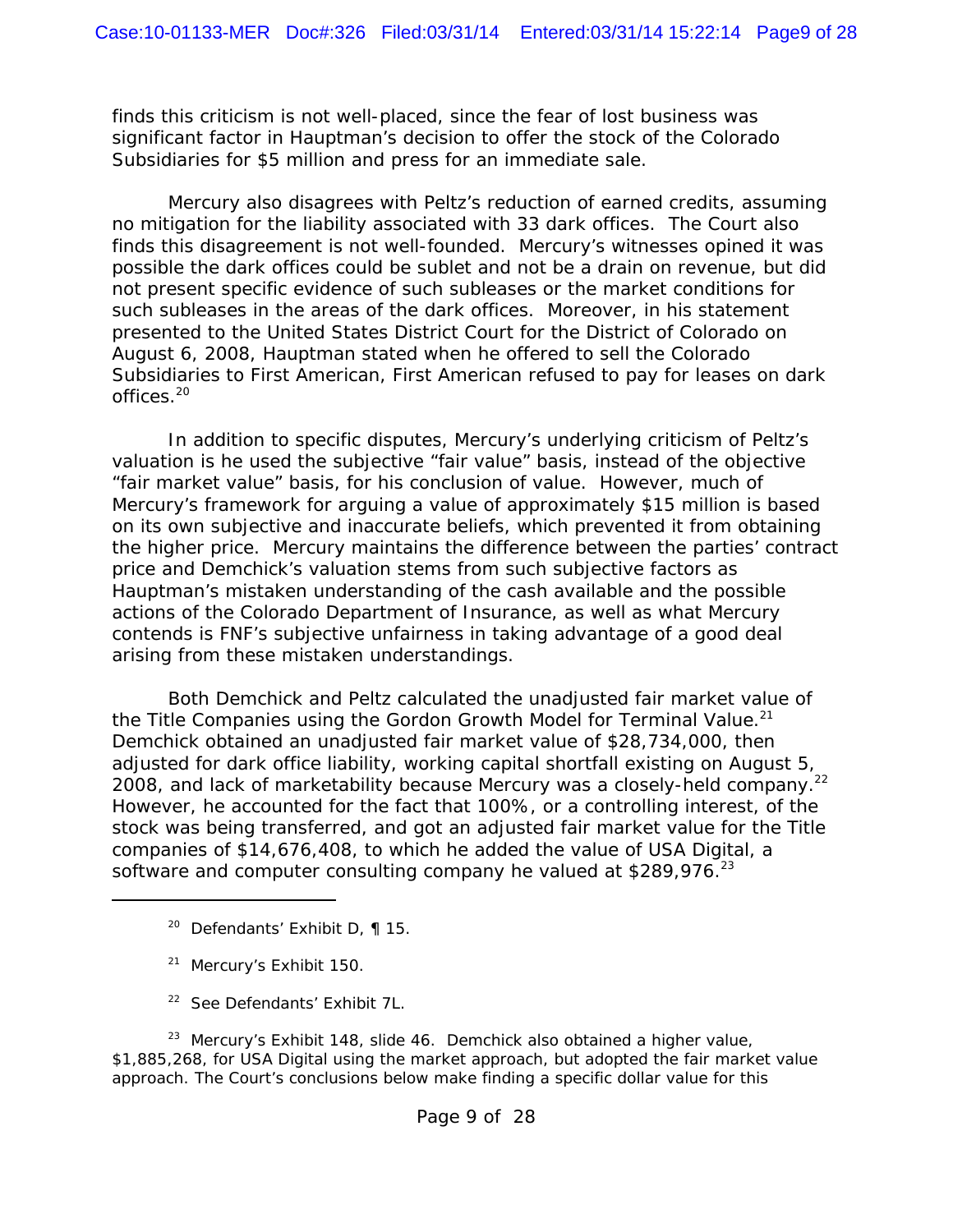Thus, Demchick's analysis values the Colorado Subsidiaries as going concerns, but considers the value based on a non-immediate sale. The Court agrees the sale price might have been higher if Mercury had not been insistent on an immediate sale, but it is not clear whether it would have been \$10 million higher than the parties' agreed upon price, as asserted by Demchick.

As for Peltz's analysis, despite the Court's disagreement with his manner of "making up" for excluding "shadow revenue," the Court finds he properly considered the immediacy of the sale and admitted he considered financial distress of Mercury in arriving at value. However, in considering the "willing buyer and willing seller" viewpoint of fair market value, he did not account for the undisputed facts FNF was willing to enter into a contract to pay \$5 million for the Colorado Subsidiaries, and considered the transaction a good deal. Therefore, Demchick's valuation of the Colorado Subsidiaries appears excessive because of his failure to take into account the circumstances of the sale, while Peltz's assignment of negative value to the Colorado Subsidiaries appears too low, because the circumstances of the sale indicate value was indeed present. For these reasons, the Court finds the experts' valuations, as discussed above, to be useful but not determinative as to value.

#### *2. The Court May Consider, and Does Consider, the Totality of the Circumstances in Determining Reasonably Equivalent Value.*

In the determination of reasonably equivalent value, Mercury asserts the Court should consider only the contract price and the value of the property, excluding evidence of good faith and arm's length dealing. However, FNF contends it proceeded in good faith in the transaction, and the facts and circumstances surrounding the sale indicate the price was fair under the circumstances.

The Court of Appeals for the Third Circuit described the determination of reasonably equivalent value in detail:

Before considering a plaintiff's obligation to define with precision the value surrendered and gained as a result of a transfer, we need to understand the general structure of the reasonably equivalent value analysis. We have interpreted "value" to include "any benefit[,]  $\dots$ whether direct or indirect." *R.M.L.*, 92 F.3d at 150. As noted above, "the mere 'opportunity' to receive an economic benefit in the future constitutes 'value' under the [Bankruptcy] Code." *Id*. at 148. Thus, Fruehauf [the Debtor] gave up something of value when the Board ratified the Third Amendment.

company unnecessary. However, the Court finds no reason to disbelieve Demchick's estimate for USA Digital.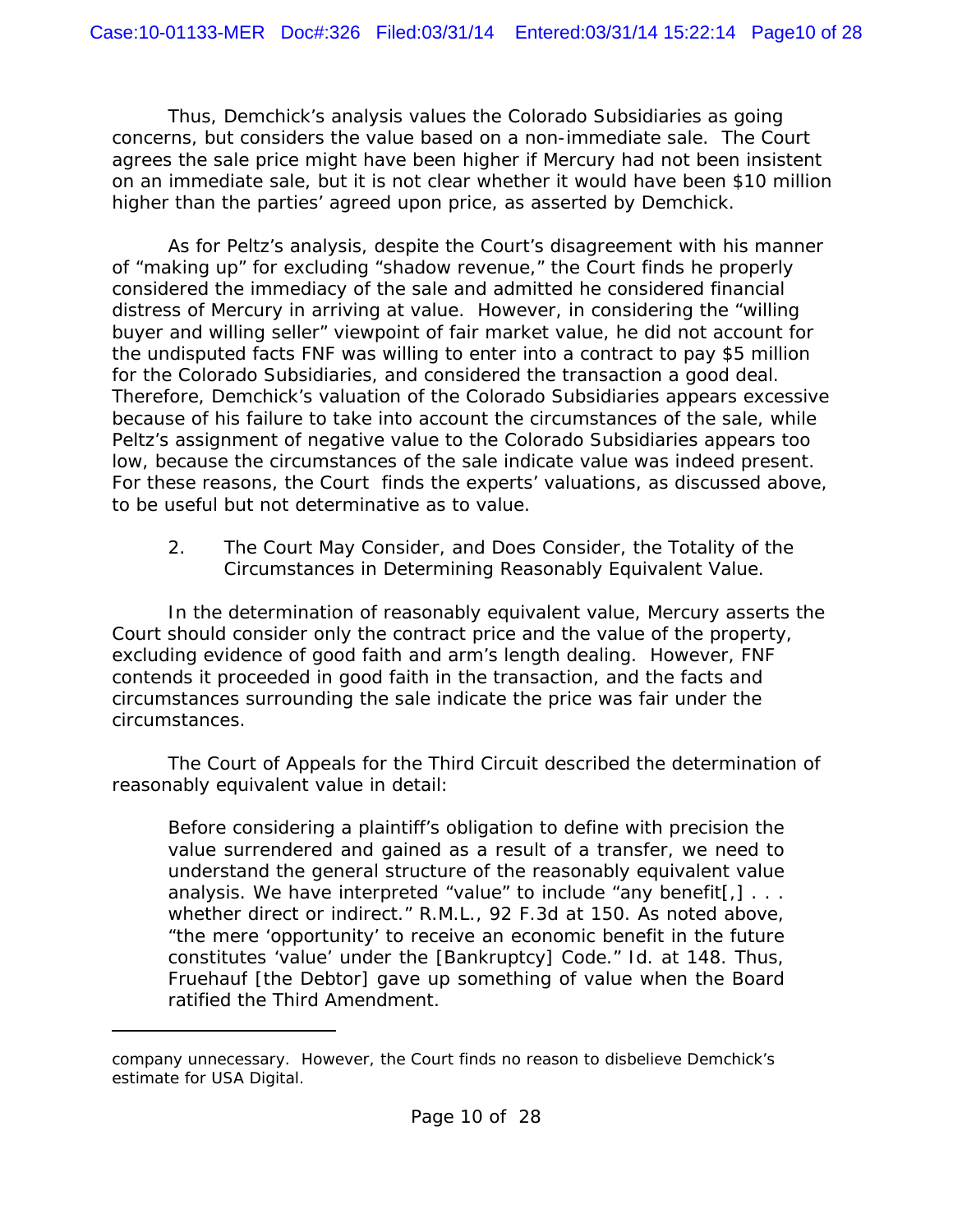The next question is whether the debtor received any value from the transfer. *See id.* at 149-50. **Although, as explained below, the "totality of the circumstances" is considered in determining whether the values surrendered and gained as a result of a transfer are reasonably equivalent, a court should not consider the "totality of the circumstances" in evaluating the threshold question of whether any value was received at all.** *Id*. at 150. Rather, a court must consider whether, "based on the circumstances that existed at the time" of the transfer, it was "legitimate and reasonable" to expect some value accruing to the debtor. *Id*. at 152 (internal quotation marks and emphasis omitted).

. . .

**If a court determines that the debtor gained at least some value as a result of the transfer, what follows is a comparison: whether the debtor got roughly the value it gave.** *See* 11 U.S.C. § 548(a)(1)(A); *Metro Commc'ns*, 945 F.2d at 647. In conducting this factual analysis, a court does look to the "totality of the circumstances," including (1) the "fair market value" of the benefit received as a result of the transfer, (2) "the existence of an arm's-length relationship between the debtor and the transferee," and (3) the transferee's good faith. *R.M.L*., 92 F.3d at 148-49, 153. . . . .

As noted above, "[t]he value of consideration received must be compared to the value given by the debtor." *Metro Commc'ns*, 945 F.2d at 648. Calculating "direct" benefits (such as an investment of cash that yields a cash return) is typically easy, but becomes more difficult when benefits are "indirect." *See R.M.L.*, 92 F.3d at 148. Nonetheless, "[t]hese indirect economic benefits must be measured and then compared to the obligations that the bankrupt incurred." *Metro Commc'ns*, 945 F.2d at 647; *see In re Richards & Conover Steel Co.*, 267 B.R. 602, 612 (8<sup>th</sup> Cir. BAP 2001) ("[I]n deciding whether value has been transferred the court must examine all aspects of the transaction and carefully measure the value of all benefits and burdens to the debtor, direct or indirect." (citation and internal quotation marks omitted)); *In re BCP Mgmt., Inc.*, 320 B.R. 265, 280 (Bankr. D. Del. 2005) (same, citing *Metro Communications*).24

<sup>24</sup> *Pension Transfer Corp. v. Beneficiaries (In re Fruehauf Trailer Corp.)*, 444 F.3d 203, 212-213 (3rd Cir. 2006) (emphasis added). *See also, Barber v. Golden Seed Co.*, 129 F.3d 382, 387 ( $7<sup>th</sup>$  Cir. 1997) (The factors utilized to review reasonably equivalent value are: 1) whether the value of what was transferred is equal to the value of what was received; 2) the fair market value of what was transferred and received; 3) whether the transaction took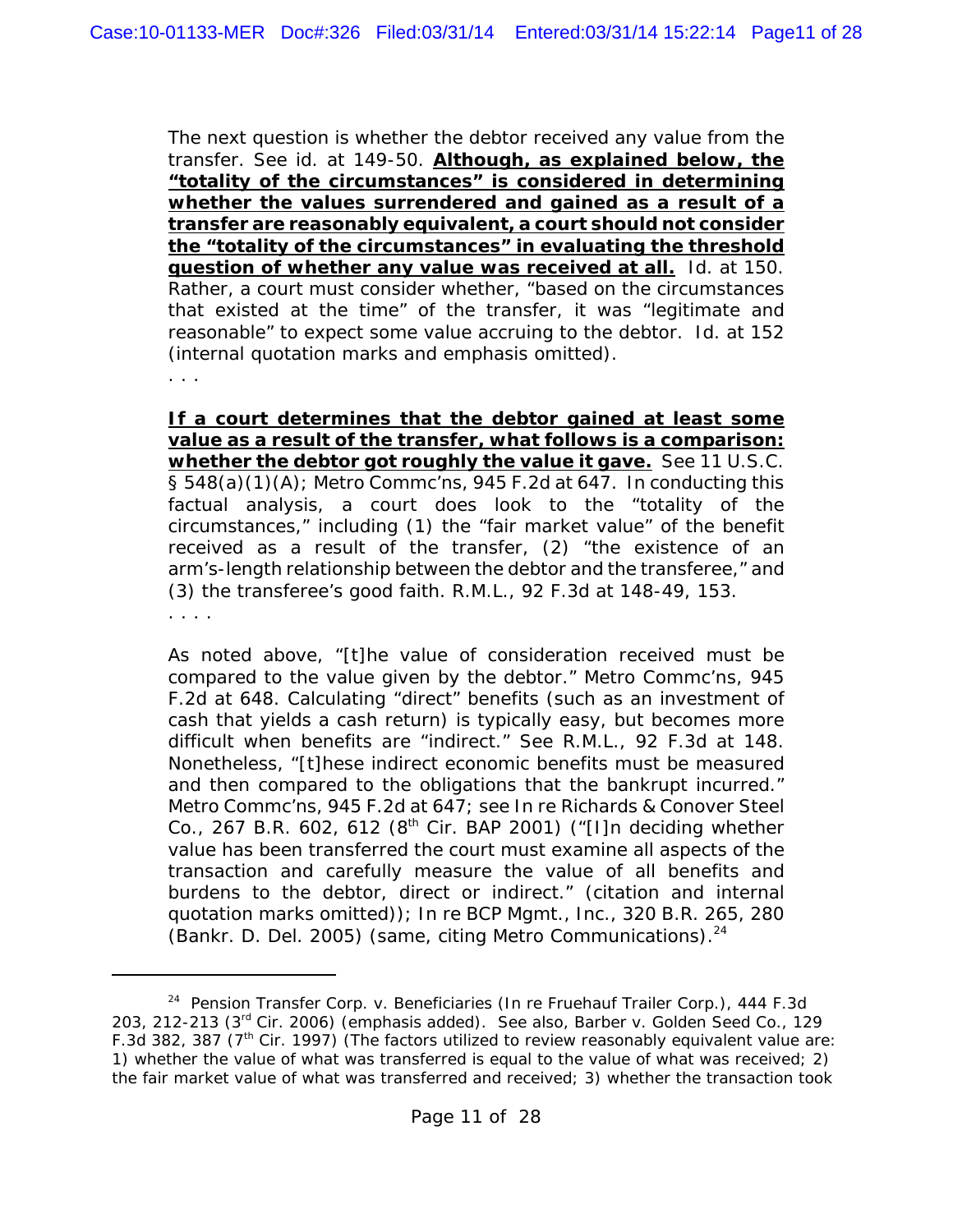Here, there is no question that some value was received in the form of the payments made by FNF. The Court may then, under *Fruehauf*, address reasonably equivalent value using not only the contract price and appraisals of value, but the circumstances surrounding the transaction. Moreover, *Fruehauf* indicates "indirect" or non-economic benefits may be considered in determining the value transferred.

Similarly, in *Grochocinski v. Knippen (In re Knippen)*, also discussed by both Mercury and FNF, the Bankruptcy Court for the Northern District of Illinois stated:

[D]etermination of "reasonably equivalent value" under § 548(a)(1)(B) is a two-step process. *Anand v. Nat'l Republic Bank of Chi.*, 239 B.R. 511, 516–17 (N.D. Ill. 1999). A court must first determine whether the debtor received value, and then examine whether the value is reasonably equivalent to what the debtor gave up. *Id*. at 517. The second inquiry, whether what the debtor gave up was reasonably equivalent to what he received, is more difficult. *Id*. "Equivalent value must be measured as of the time of the transfer." *McCook Metals*, 319 B.R. at 589.

Whether "reasonably equivalent value" has been given is a question of fact that depends on the circumstances surrounding the transaction. *Barber*, 129 F.3d at 387. The factors utilized to determine reasonably equivalent value are: (1) whether the value of what was transferred is equal to the value of what was received;  $(2)$  the fair market value of what was transferred and received; (3) whether the transaction took place at arm's length; and (4) the good faith of the transferee. *Id.*; *Grigsby v. Carmell (In re Apex Auto. Warehouse, L.P.)*, 238 B.R. 758, 773 (Bankr. N.D. Ill. 1999). The Trustee bears the burden of proof on this issue. *See Barber*, 129 F.3d at 387.<sup>25</sup>

place at arm's length; and 4) the good faith of the transferee.). Both Mercury and FNF relied on these cases in arguing their positions.

<sup>25</sup> *Grochocinski v. Knippen (In re Knippen)*, 355 B.R. 710, 726 (Bankr. N.D. Ill. 2006). *See also, Kaler v. Red River Commodities, Inc. (In re Sun Valley Products, Inc.)*, 328 B.R. 147,156-157 (Bankr. D. N.D. 2005), in which the Court stated:

Outside the foreclosure context, fair market value is the benchmark for determining reasonably equivalent value. *BFP v. Resolution Trust Corp.*, 511 U.S. 531, 545, 114 S.Ct. 1757, 128 L.Ed.2d 556 (1994); *see also Dullea Land Co. v. Ideal Ag Corp. ( In re Dullea Land Co.)*, 2001 WL 1892189, at \*7 (Bankr. D. N.D. 2001). Whether a transfer is made in exchange for reasonably equivalent value is a question of fact requiring the court to consider all factors bearing value in the marketplace. *Armstrong v. United Bank of Bismarck ( In re Bob's Sea Ray Boats,*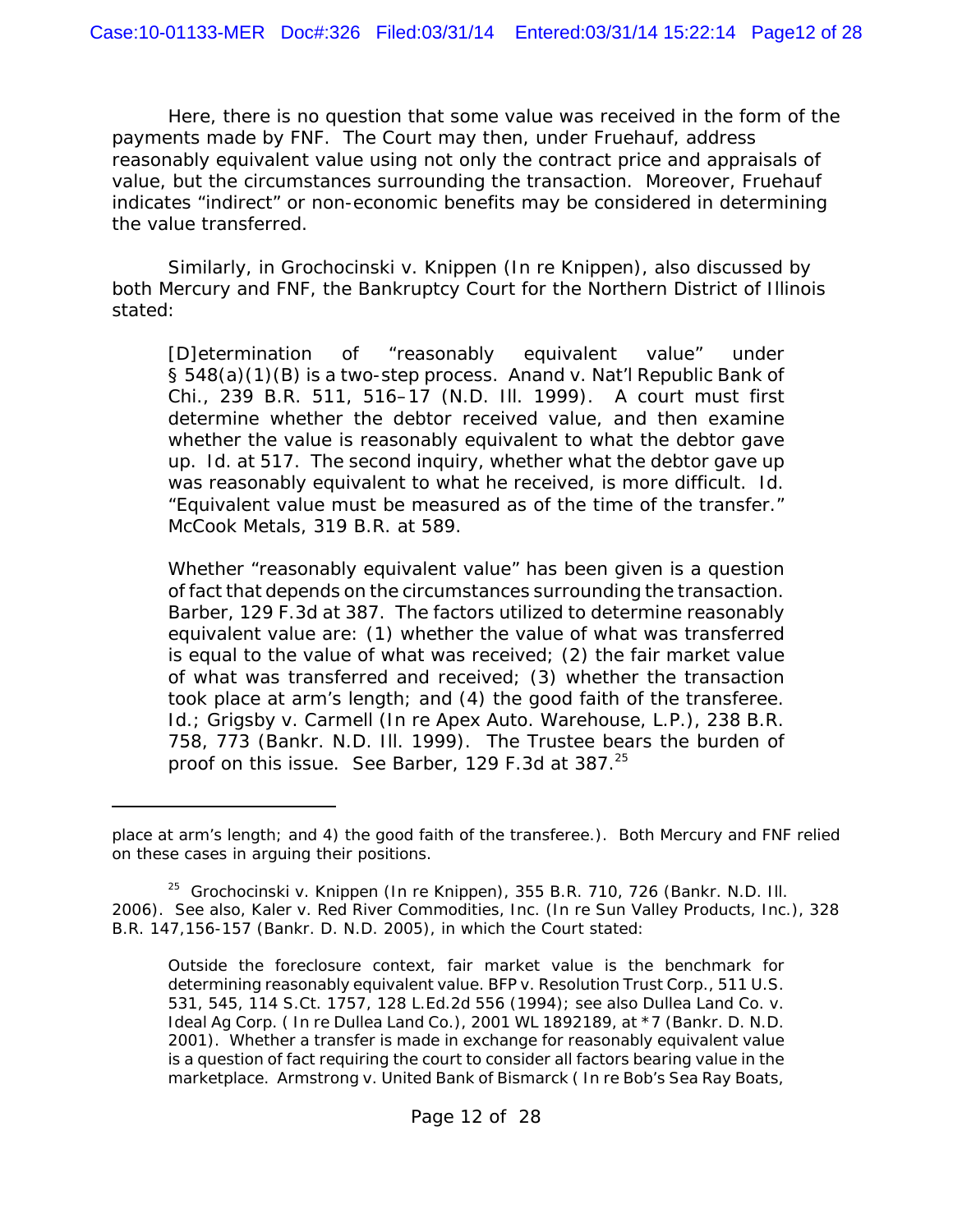More recently, the Bankruptcy Court for the Southern District of New York has also used a "totality of the circumstances" approach to reasonably equivalent value:

In contrast to its definition of "value," Congress left it to the courts to mark the scope and meaning of the term "reasonably equivalent." *Cooper v. Ashley Communications, Inc. (In re Morris Communications NC, Inc.)*, 914 F.2d 458, 466 (4<sup>th</sup> Cir. 1990). To determine reasonably equivalent value, courts examine the totality of the circumstances surrounding the transfer in question. *Id*. at 467; *see also Pereira v. Wells Fargo Bank, N.A. ( In re Gonzalez )*, 342 B.R. 165, 173 (Bankr. S.D.N.Y. 2006). "The 'totality of the circumstances' inquiry considers three factors: (i) the fair market value of the economic benefit received by the debtor; (ii) the arms-length nature of the transaction; and (iii) the good faith of the transferee." *Gonzalez*, 342 B.R. at 173 (citing *Mellon Bank, N.A. v. Official Comm. of Unsecured Creditors of R.M.L. ( In re R.M.L.)*, 92 F.3d 139, 149 (3rd Cir. 1996)); *see also Morris Communications*, 914 F.2d at 467. Because fraudulent conveyance laws are intended to protect a debtor's creditors, the analysis of reasonable value must be determined from the creditors' standpoint. *See Peltz v. Hatten*, 279 B.R. 710, 736 (D. Del. 2002) (quoting *Mellon Bank, N.A. v. Metro Communications, Inc*., 945 F.2d 635, 646 (3rd Cir. 1991)).

The value received by a debtor does not need to be a "penny for penny exchange," but can be " 'roughly' the value of the transfer made." *Gonzalez*, 342 B.R. at 173. The value is presumptively less

*Inc.*), 144 B.R. 451, 457 (Bankr. D. N.D. 1992); *see also Jacoway v. Anderson (In re Ozark Restaurant Equipment Co.)*, 850 F.2d 342, 344–45 (8th Cir. 1988) (stating that the reasonable equivalent value analysis in fraudulent transfer cases requires consideration of "the entire situation" including market conditions); *In re Northgate Computer Sys., Inc.*, 240 B.R. 328 (Bankr. D. Minn. 1999) (noting that the issue of whether debtor received reasonably equivalent value is fundamentally one of common sense, measured against market reality). "Despite lip service given to the weighing of other factors," often there is nothing to consider beyond simply comparing the fair market value of what the debtor transferred against the fair market value of what the debtor received. *First Federal Sav. & Loan Ass'n of Bismarck v. Hulm ( In re Hulm* ), 45 B.R. 523, 528 (Bankr. D.N.D. 1984). If the two values are reasonably similar, no fraudulent transfer has taken place. *See* 11 U.S.C. § 548(a)(1)(B)(i).

Other factors courts weighed in the consideration include the good faith of the parties, the difference between the amount paid and the fair market value, the percentage the amount paid is of fair market value, and whether the transaction was an arm's length transaction between a willing buyer and a willing seller. *See Cooper v. Ashley Communications, Inc. ( In re Morris Communications ND, Inc.)*, 914 F.2d 458, 467 (4<sup>th</sup> Cir. 1990).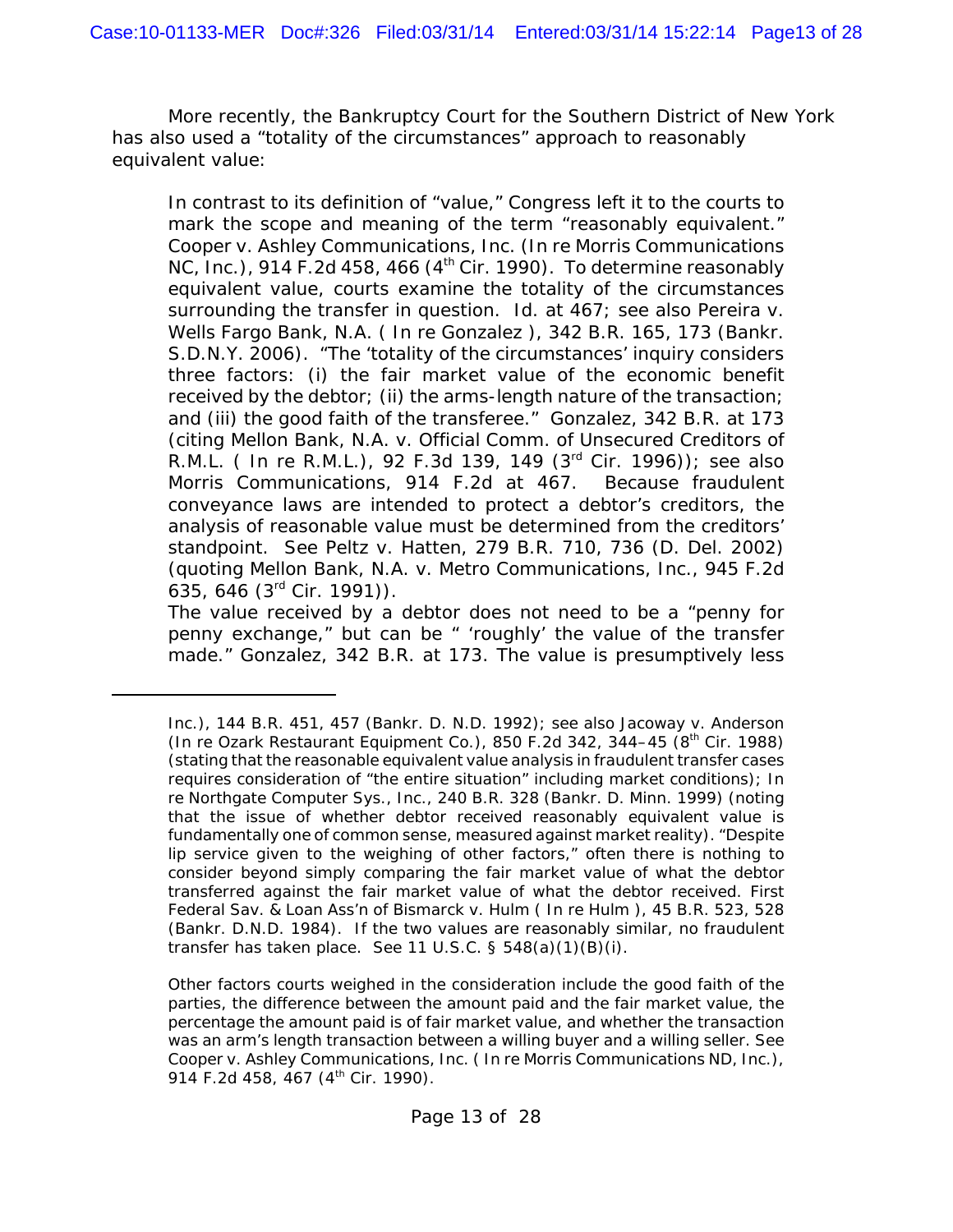than a reasonably equivalent value if it is "so low that it shocks the conscience." *Id*. Courts give "significant deference to marketplace values" and to values reached in the context of "an arm's length transaction between a willing buyer and a willing seller." *See Peltz*, 279 B.R. at 737-38.<sup>26</sup>

Mercury argues strenuously against good faith as a requirement for reasonably equivalent value. This Court agrees. However, good faith and arm's length dealing can be considered as a component of the total circumstances surrounding a transaction for purposes of addressing reasonably equivalent value.

Alternatively, Mercury argues FNF could not have been proceeding in good faith, because it knew of Mercury's insolvency and possible avoidability of the transaction at the time of the sale. The Court disagrees. The mere knowledge Mercury was distressed and desired to obtain an immediate sale did not necessarily give FNF knowledge of a later-filed bankruptcy and avoidance suit, nor does it necessarily lead to the conclusion FNF did not proceed in good faith. The cases cited by Mercury indicate there are instances where knowledge of a debtor's financial distress or insolvency might prevent a finding of good faith in a sales transaction, but do not establish the "bright line rule" urged by Mercury.<sup>27</sup>

<sup>26</sup> *Pereira v. WWRD US, LLC (In re Waterford Wedgwood USA, Inc.)*, 500 B.R. 371, 381 (Bankr. S.D.N.Y. 2013).

<sup>27</sup> The Court in *Brown v. First National Bank (In re Sherman)*, 67 F.3d 1348 (8<sup>th</sup> Cir. 1995) addressed a Chapter 7 trustee suit against the debtors' parents and a bank seeking to avoid as fraudulent transfer of twelve properties from the debtors to the parents that were subject to bank's liens. The Court upheld the avoidance of the transfers under the "actual fraud" provisions of § 548(a)(1)(A), and the denial of the defendants' defense of good faith under § 528(c), stating:

Neither the Bankruptcy Code, nor its legislative history, defines knowledge as used in § 550(b)(1). *Smith v. Mixon*, 788 F.2d 229, 232 (4<sup>th</sup> Cir. 1986). "No one supposes that 'knowledge of voidability' means complete understanding of the facts and receipt of a lawyer's opinion that such a transfer is voidable; some lesser knowledge will do." *Bonded Fin. Servs*., 838 F.2d at 898 (citations omitted). However, knowledge is a stronger term than notice, and we do not require a transferee to be a vigilant monitor for the creditors' benefit when he possesses no information suggesting that there is a fraudulent conveyance in the chain. *Id*. Accordingly, we believe that a transferee has knowledge if he "knew facts that would lead a reasonable person to believe that the property transferred was recoverable." *In re Nordic Village, Inc.*, 915 F.2d 1049, 1055 (6<sup>th</sup> Cir. 1990) (quoting *Smith*, 788 F.2d at 232 n. 2), *rev'd on other grounds sub nom. United States v. Nordic Village, Inc.*, 503 U.S. 30, 112 S.Ct. 1011, 117 L.Ed.2d 181 (1992). In this vein, some facts suggest the underlying presence of other facts. If a transferee possesses knowledge of facts that suggest a transfer may be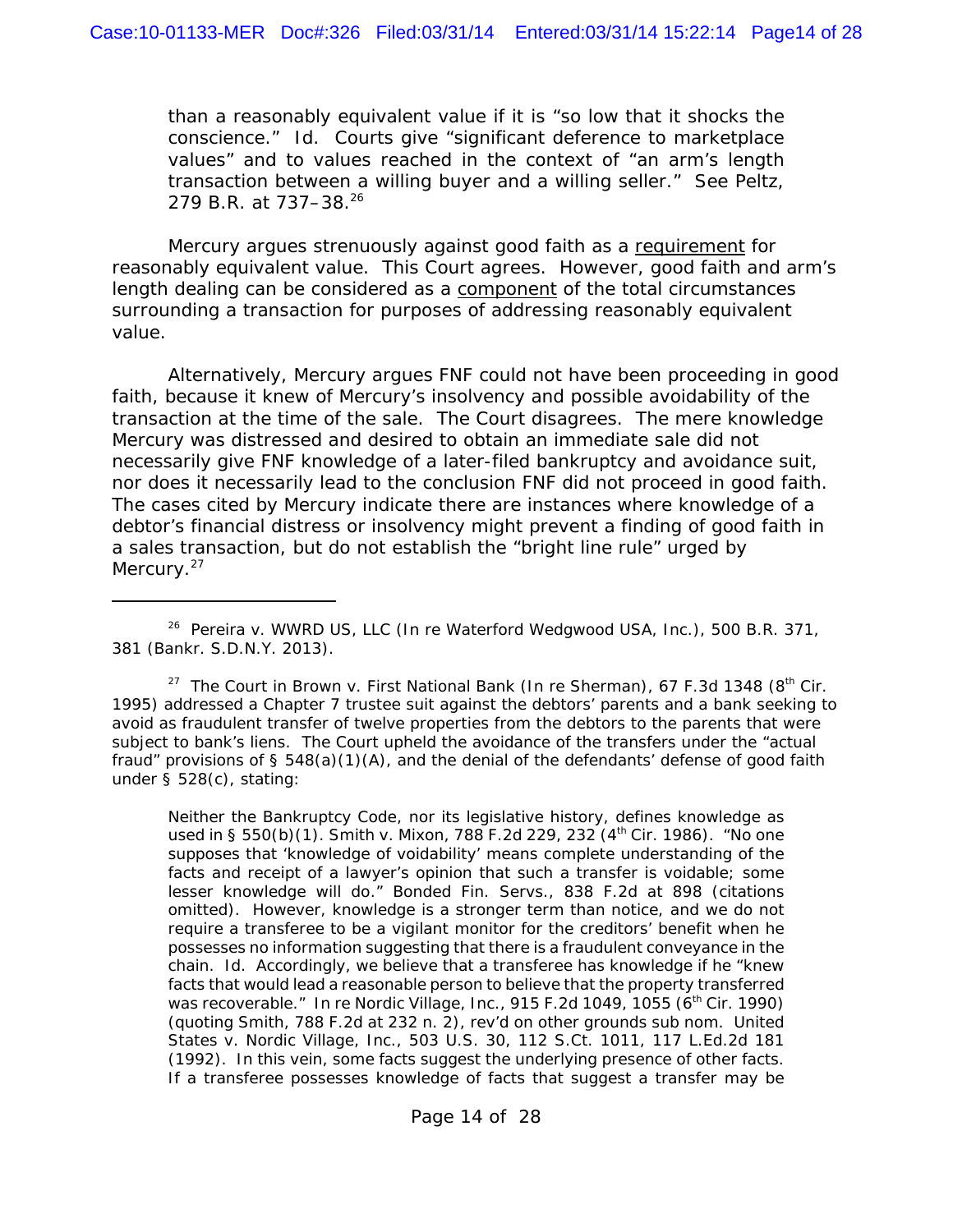Further, the Court notes an objective standard shall be used when addressing whether a transferee may assert a defense of good faith under § 548(c).<sup>28</sup> This standard requires a two-part inquiry: 1) whether the "circumstances would place a reasonable person on inquiry of a debtor's fraudulent purpose," and 2) if so, whether "a diligent inquiry would have discovered the fraudulent purpose.<sup>"29</sup> Accordingly, there is no *per se* standard.<sup>30</sup> Therefore, the Court declines to adopt a bright-line rule where mere knowledge

*Id*. at 1357. The Court did not establish a *per se* rule, and based part of its conclusion on the fact that "badges of fraud" were present which the defendant bank ignored. In the case at bar, there is no insider transaction, and Mercury seeks avoidance under constructive fraud, not actual fraud; therefore no badges of fraud have been shown. The findings of the *Sherman* Court, therefore, simply lend support to this Court's conclusion that the circumstances of a transfer, not merely the value of the transferred property, must be carefully examined.

Similarly, in *Burtch v. Masiz (In re Vaso Active Pharmaceuticals, Inc.)*, 2012 WL 4793241, at \*20 (Bankr. D. Del. Oct. 9, 2012), the Court found insider purchasers knew litigation was a debtor's only asset, and thus found the purchasers could not be found to have entered the purchase agreement in good faith. However, earlier in the opinion, in setting up its analysis of reasonably equivalent value, the Court stated:

The term 'reasonably equivalent value' is not defined by the Bankruptcy Code. Congress left to the courts the task of setting forth the scope and meaning of this term, and courts have rejected the application of any fixed mathematical formula to determine reasonable equivalence. As the Third Circuit has noted, a party receives reasonably equivalent value for what it gives up if it gets roughly the value it gave. [Courts] look to the "totality of the circumstances" of the transfer to determine whether 'reasonably equivalent' value was given.

*Id.* (citation to deposition documents and internal quotation marks omitted). The Court therefore does not believe *Burtch* establishes a *per se* rule, and notes in the case at bar, the sale was not to an insider, and the nature of the property transferred was quite different.

<sup>28</sup> Jobin v. McKay (In re M & L Business Machine Co., Inc.), 84 F.3d 1330, 1338 (10<sup>th</sup> Cir. 1996).

<sup>29</sup> *Id.*

30 *See Wagner v. Ultima Homes, Inc. (In re Vaughn Co., Realtors)*, 493 B.R. 597, 610 (Bankr. D. N.M. 2013). *See also Soifer v. Bozarth (In re Lydia Cladek, Inc.)*, 494 B.R. 555, 561 (Bankr. M.D. Fla. 2013) (citing *Vaughn Co.*).

fraudulent, and further inquiry by the transferee would reveal facts sufficient to alert him that the property is recoverable, he cannot sit on his heels, thereby preventing a finding that he has knowledge. In such a situation, the transferee is held to have knowledge of the voidability of the transfer. *In re Agricultural Research & Technology Group, 916 F.2d at 536; Bonded Fin. Servs*., 838 F.2d at 898; *In re Goodwin*, 115 B.R. 674, 677 (Bankr. C.D. Cal. 1990).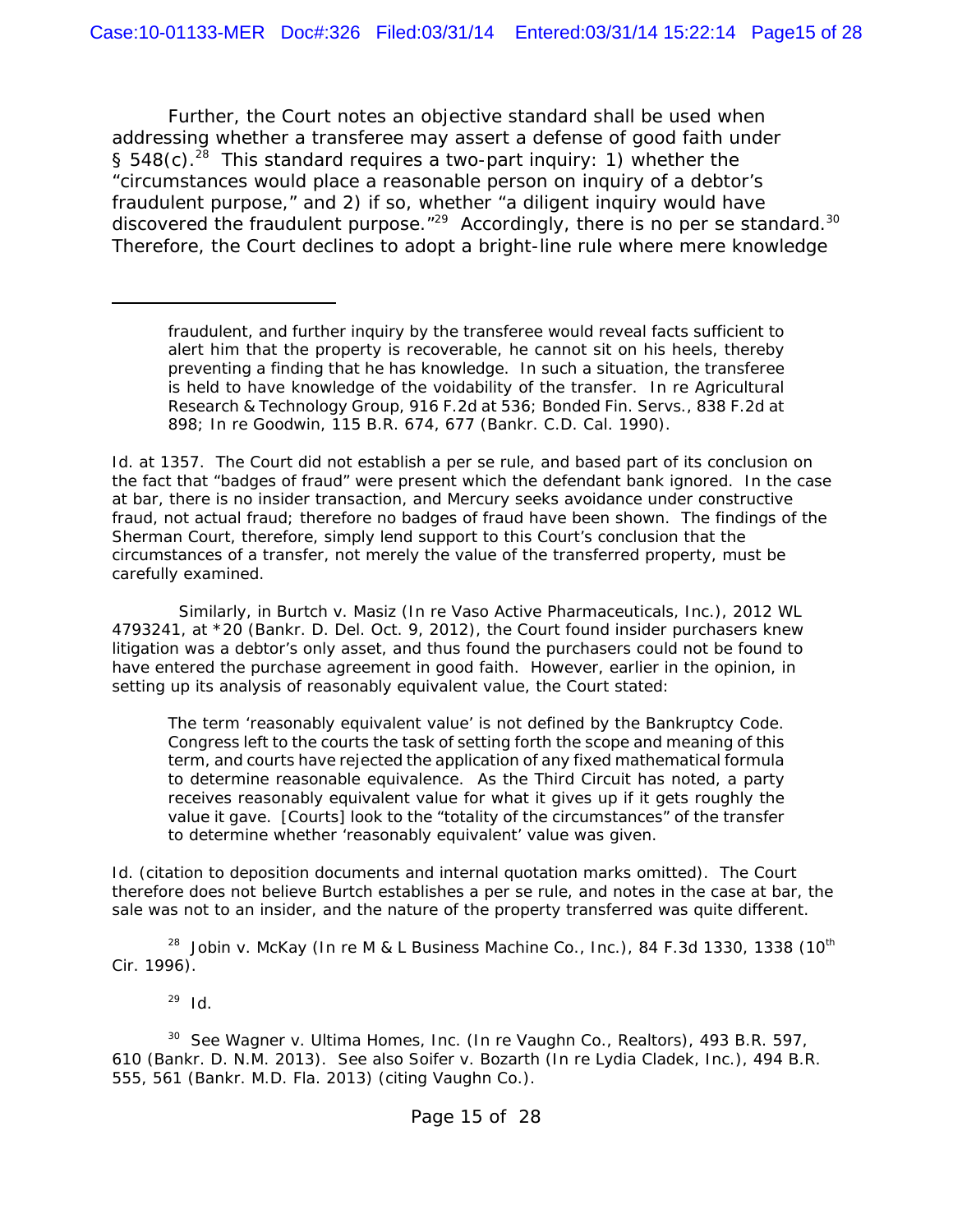of a seller's financial distress (and hence, desire to sell property) prevents a finding of a good faith transfer.

In this case, the evidence indicates Mercury's officers held an incorrect belief the sweep required immediate sale of the Colorado Subsidiaries. First, the belief Mercury lacked the cash to cover the August 6, 2008 payroll was wrong, because Mercury had access to cash.<sup>31</sup> Only one day after the sale, at the August 6, 2008 hearing before the United States District Court for the District of Colorado on First American's motion for an injunction preventing the sale to FNF, Hauptman presented the following in an affidavit:

Mercury owns an interest in a home developer and "land bank." The appraised value of the land held by this subsidiary is \$20 million more than the debt against that property. Accordingly, Mercury's interest in that subsidiary may be worth well in excess of \$10 million. Second, Mercury owns an aircraft worth approximately \$3 million. In addition, Mercury holds substantial cash that because of its nature, it did not try to use as working capital. In particular, Mercury holds \$13 million in a nonqualified deferred compensation plan (which is property of Mercury). It has also over funded its health and benefits plan by approximately  $$4$  million.<sup>32</sup>

Similarly, in the trial before this Court, Hauptman indicated the \$13 million in the deferred compensation account and \$4 million in the health and benefits account could have been used to meet the August  $6$ , 2008 payroll.<sup>33</sup>

Further, Mercury mistakenly believed the Colorado Department of Insurance would close Mercury on the date the Department's requested information was due. Specifically, Mercury's regulatory specialist, Mr. Hon Chan, informed Mercury's general counsel, Carol McConville ("McConville") he had met with the Department on July 30, 2008. At this meeting "Commissioner Morrison indicated that the Department of Insurance very much wants the Mercury Companies to remain viable and to continue to do business in Colorado, and wants to work with us to achieve this."<sup>34</sup>

<sup>31</sup> *See* Mercury's Exhibits 2, 3, 23, and 24, showing \$13 million available in deferred compensation accounts. *See also* Mercury's Exhibit 29, indicating cash available in its account at Centennial Bank.

<sup>32</sup> *See* Defendants' Exhibit D, ¶ 24, Declaration of Jerrold Hauptman.

<sup>33</sup> Transcript February 26, 2013, p. 194, line 8 - p. 195, line 4.

<sup>&</sup>lt;sup>34</sup> Defendants' Exhibit 3V, Email from Hon Chan to Carol McConville dated July 31, 2008.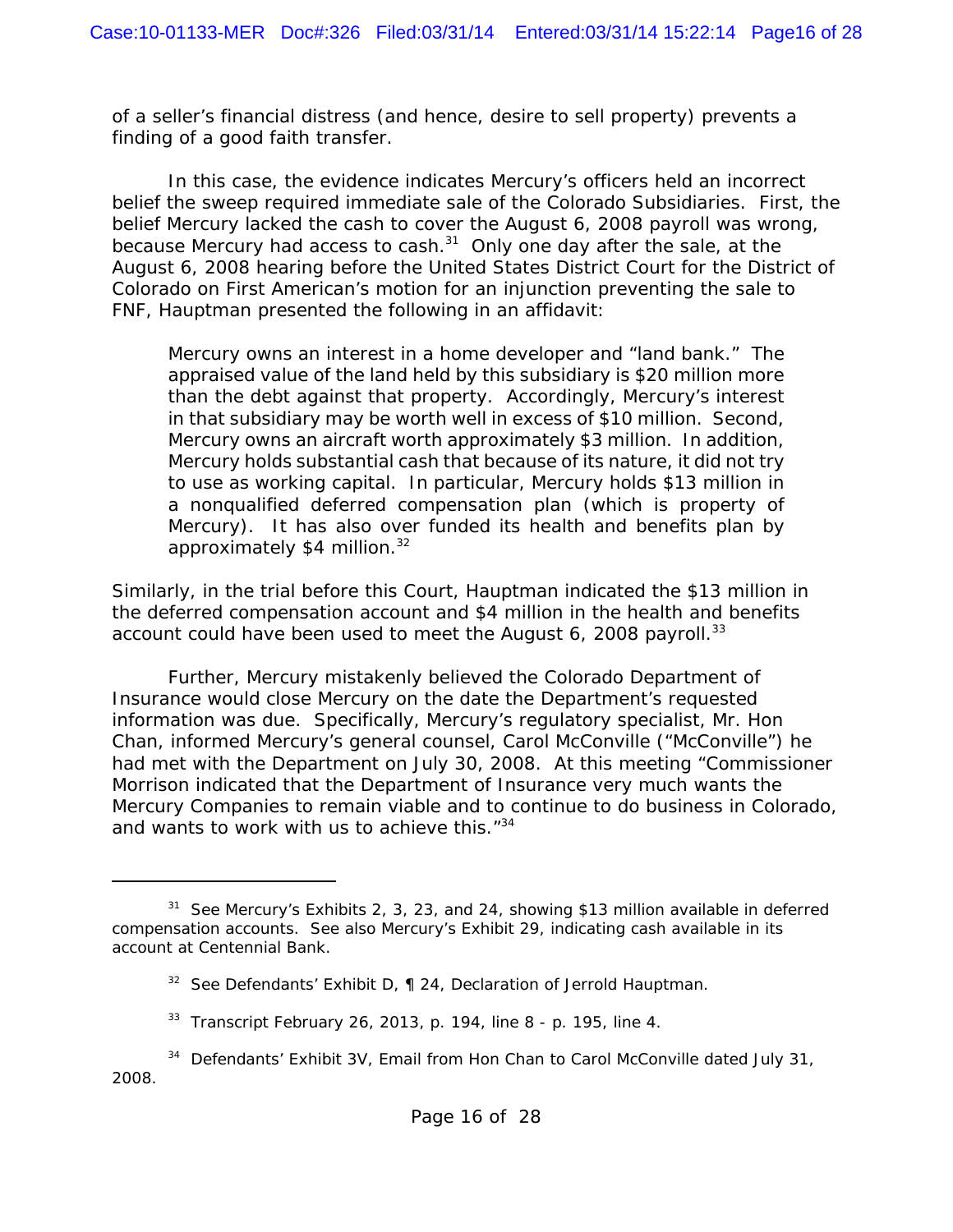What Mercury's witnesses did not address, however, is why they, as experienced business people, acted on mistaken beliefs rather than engaging in due diligence to obtain accurate information. For example, Mercury did not verify what funds they had available after the Comerica sweep, or seek additional information as to the process of the Colorado Department of Insurance. Rather, the evidence reveals Mercury, and in particular Hauptman, simply panicked. Hauptman asserted his financial officer and his banking contact were out of the country. It is less than plausible that an experienced businessman would proceed to sell the company based on faulty or confused information, when the companies were in "chaos, $135$  without at least consulting with junior financial officers or bank representatives.

Moreover, while concern about meeting payroll on August 6, 2008, may have seemed legitimate to Mercury's officers at the time, this concern does not explain how Mercury's in-house record-keeping missed the cash available after the Comerica sweep. Hauptman's affidavit presented on August 6, 2008, in fact indicated he knew of such cash.

What is apparent from the evidence is Hauptman desired an immediate sale. Hauptman initiated contact with First American during litigation with the same, offering to sell the Colorado Subsidiaries for \$1 million. First American refused, and wanted to purchase only assets, not stock, and desired additional time for due diligence. It was only after failing to negotiate an immediate sale with First American that Hauptman contacted FNF and proposed to sell them the stock in the Colorado Subsidiaries for \$5 million. Importantly, Hauptman, not FNF, suggested a \$5 million purchase price. Hauptman arrived at this figure explaining "if they [FNF] could buy these companies at a substantial discount, they would be inclined to move quickly."36 In fact, when FNF, like First American, requested time to conduct due diligence, Hauptman refused, stating there was no time for "haggling. $137$  Thus, Hauptman received the desired goal of a quick sale.

In hindsight, Mercury attempts to argue its officers' unwarranted panic somehow translates to coercion and sharp dealing by FNF. On the contrary, the information Hauptman used to construct his affidavit and the information available to McConville about the Colorado Department of Insurance indicates the panic was unnecessary and not a result of acts by FNF. Thus, Mercury's assertion of coercion and sharp dealing is unsupported by the evidence. Mercury chose to proceed ignoring certain information or knowing it had

 $35$  Transcript February 26, 2013, p. 194, lines 8-12.

 $36$  Transcript, p. 164, lines 12-14, February 26, 2013.

 $37$  Transcript, p. 325, lines 5-13, February 27, 2013.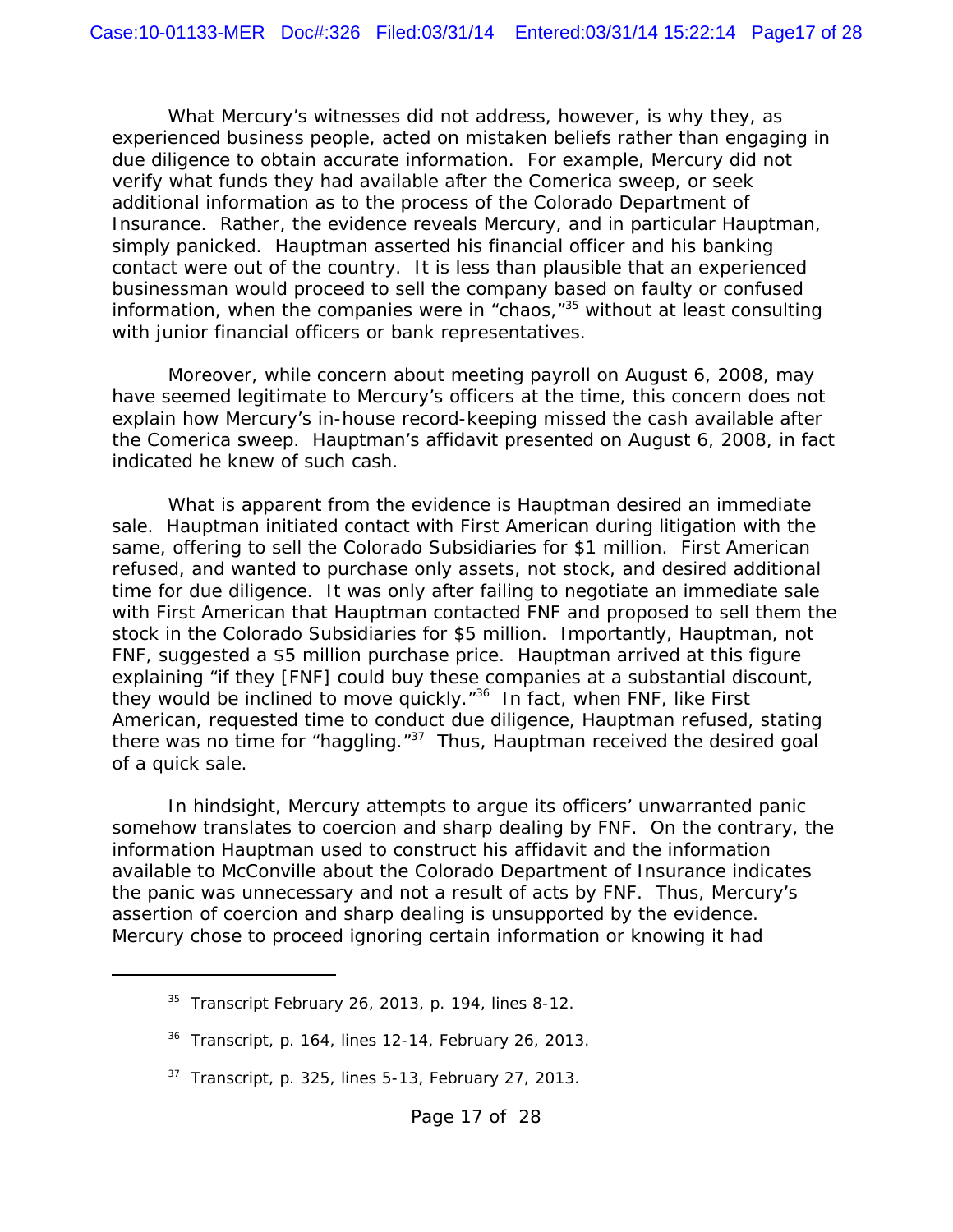inadequate information, and chose to offer FNF the stock in the Colorado Subsidiaries for \$5 million to obtain an immediate sale.

Thus, while the Court believes the detailed testimony of the expert witnesses provides a helpful framework for evaluating the transaction, it also notes the facts of this situation support a finding of a willing seller offering to sell a valuable asset as a discount to get to a quick closing, and a buyer willing to forego a more typical, protracted "due diligence" process to receive the valuable asset at a discounted price. These facts are indicative of the "willing buyer and willing seller, negotiating at arms length with no coercion" and support a finding of fair market value.

The parties agree fair market value is the "amount at which property would change hands between an willing buyer and a willing seller if neither is under compulsion and both have reasonable knowledge of the relevant facts."<sup>38</sup> As noted above, the fact Mercury wanted a quick sale and offered a discounted price to get it does not remove the transaction from the realm of fair market value. Mercury had the ability to ask for more time. Mercury had cash to use to pay payroll and knew at or near the time of the sale the cash was in accounts not affected by the bank sweep. Mercury had the ability to conduct additional research into what the Colorado Subsidiaries actually owned.39 It did none of these things. No authority has been presented to suggest FNF had a duty to ask if Mercury, who had approached FNF, was really certain it wanted to sell the Colorado Subsidiaries.

For these reasons, considering the totality of the circumstances in this case, the Court finds the sale of the Colorado Subsidiaries was conducted in good faith and for reasonably equivalent value. Therefore, the sale may not be avoided under § 548.

#### **C. Did FNF Breach the Parties' Contract or Breach the Implied Covenant of Good Faith and Fair Dealing?**

Pursuant to paragraph 12 of the SPA, Delaware law is controlling.<sup>40</sup> To show breach of contract under Delaware law, a plaintiff must demonstrate: 1) a contractual obligation; 2) a breach of the obligation by the defendant; and

<sup>38</sup> *See* Mercury's Exhibit 148.

<sup>&</sup>lt;sup>39</sup> Mercury makes much of the fact the Colorado Subsidiaries owned a title agency in Oregon, and cash in their own bank accounts of which Mercury and FNF were unaware at the time of the sale. However, had Mercury requested more time or given FNF more time, this information might have been discovered. However, Mercury chose not to do so.

<sup>&</sup>lt;sup>40</sup> Defendants' Exhibit A, Stock Purchase Agreement, p. 7, ¶ 12.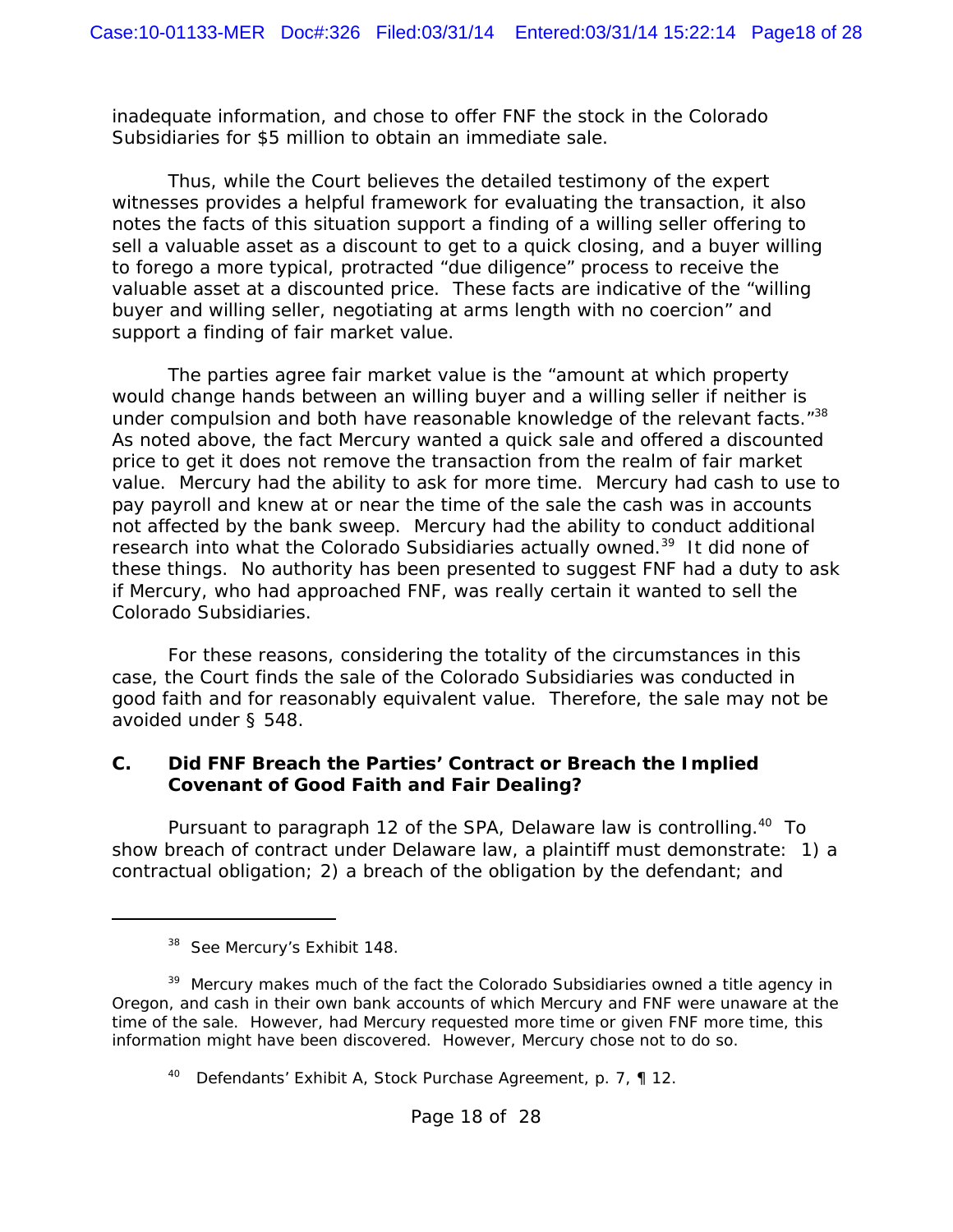3) resulting damage to the plaintiff. $41$  In addition, Delaware law recognizes a covenant of good faith and fair dealing which "inheres in every contract" governed by Delaware law and requires parties to a contract to avoid unreasonable or arbitrary actions which prevent the other party from receiving the "fruits of the bargain. $142$ 

In this case, the SPA provided for a \$5 million purchase price for the shares in the Colorado Subsidiaries, with \$1 million to be delivered to Mercury upon execution of the SPA, and the balance paid as follows:

- 3. Seller Post-Closing Deliverables; Payment of Deferred Portion fo Purchase Price. On or before August 19, 2008. Seller will deliver the following to Buyer (together, the "Schedules"):
	- 3.1 A schedule of the location fo each office in which any of the Purchased Companies conducts any business.
	- 3.2 A schedule of each employee of any of the Purchased Companies, including job title, current compensation, office location and full or part-time status.
	- 3.3 A schedule of all employee health and other benefit plans available to any employee of the Purchased Companies, and copies of all documentation related to such plans.
	- 3.4 A schedule of all liabilities of the Purchased Companies in excess of \$50,000.
	- 3.5 A schedule of all actions, suits, arbitration proceedings, investigations, inquiries or other proceedings whether governmental or non-governmental, before any governmental authority that is pending or, to the knowledge of the Seller, threatened, against, relating to or affecting any of the Purchased Companies or any of their subsidiaries, or any officer, director or employee thereof in his or her capacity as such, or any of its or their respective assets, properties or businesses, and

<sup>41</sup> *Greenstar, LLC v. Heller*, 814 F.Supp.2d 444, 450 (D. Del. 2011); *VLIW Tech, LLC v. Hewlett–Packard Co.*, 840 A.2d 606, 612 (Del. 2003); *Osram Sylvania Inc. v. Townsend Ventures, LLC*, 2013 WL 6199554, at \*6 (Del. Ch. Nov. 19, 2013) (Not Reported in A.3d).

<sup>42</sup> *Winshall v. Viacom Int'l, Inc.*, 55 A.3d 629, 636 (Del. Ch. 2011).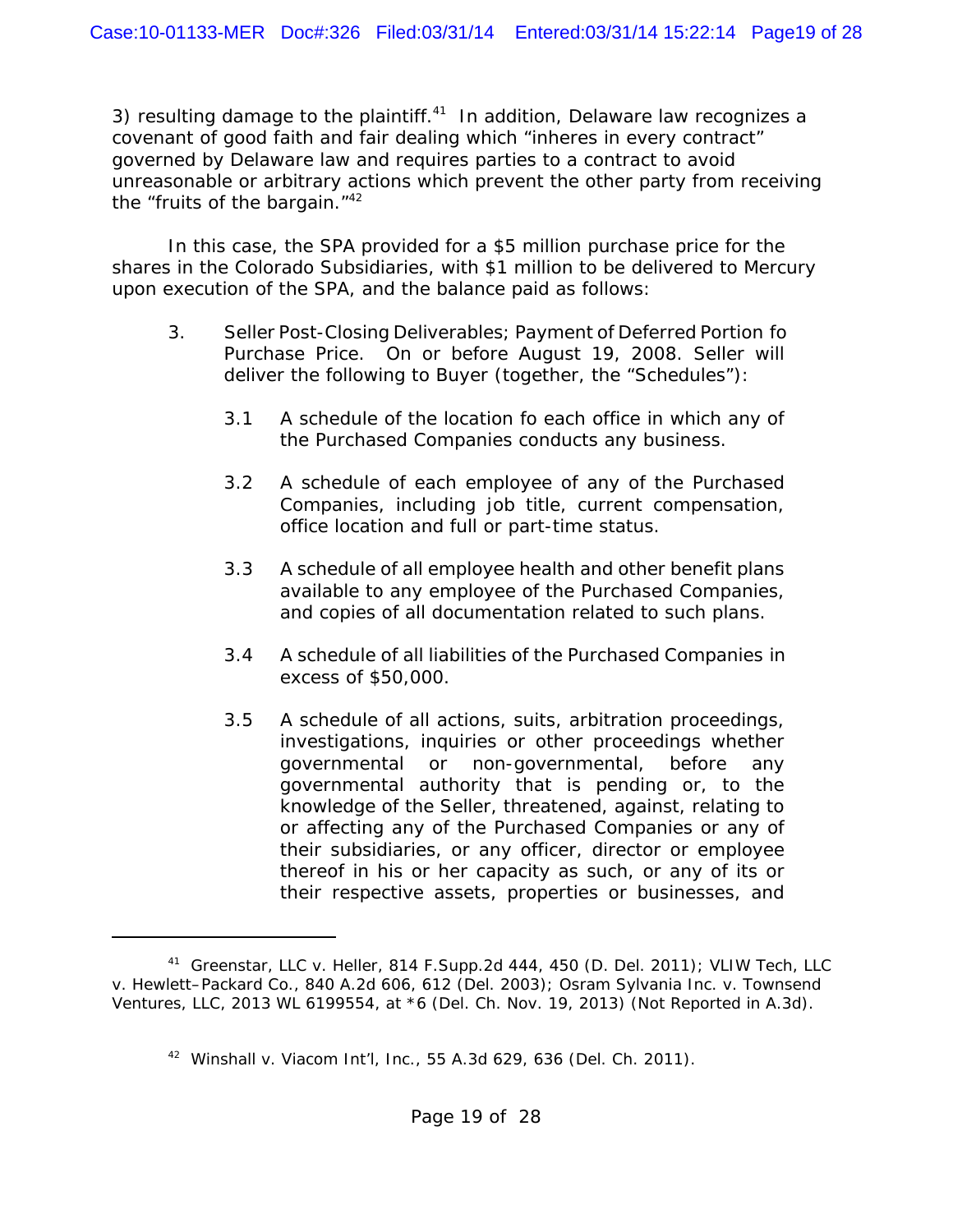setting forth, as to each matter identified therein, the names of the parties thereto, the forum for such matter and a summary of the details of the matter.

- 3.6 Certificates representing the Shares, accompanied by stock powers endorsed in blank.
- 3.7 Evidence reasonably satisfactory to Buyer from Comerica Bank, as agent under Seller's credit facility, that all liens on the shares and the assets of the Purchased Companies and their subsidiaries have been released.
- 3.8 A list of all intellectual property of the Purchased Companies and their subsidiaries, including software, computer systems, copyrights, and trade secrets.

Buyer will promptly review the Schedules upon delivery, and Buyer and Seller will work together in good faith to revise the Schedules to the extent appropriate based on Buyer's review as soon as practicably but in no event later than the  $14<sup>th</sup>$  day following delivery of the Schedules. Upon Buyer's indication of satisfaction with the Schedules, which indication will not be unreasonably withheld, and the accuracy of Seller's representations and warranties contained herein, Buyer will pay the balance of the Purchase Price to Seller.<sup>43</sup>

Mercury made certain representations in the SPA, including the following statement, offering support for its refusal to pay the remaining sales price: "Seller has delivered to Buyer the financial statements of the Purchased Companies. . . . The Financial Statement fairly present the financial condition and results of operations of the Purchased Companies as of the date thereof and for the periods covered thereby."<sup>44</sup> FNF asserts this statement is inaccurate.

Moreover, FNF represented in the SPA, *inter alia*, the following:

5.1 Buyer acknowledges that the Shares have not been registered under the federal Securities act of 1933, as amended, or any state securities law, and that none of the Purchased Companies is a publicly traded company. Buyer understands that there is not nor may there ever be a public market where it can sell the Shares.

<sup>&</sup>lt;sup>43</sup> Mercury's Exhibit A, Stock Purchase Agreement, pp. 1-2, ¶ 3.

<sup>44</sup> *Id*., p. 4, ¶ 4.8.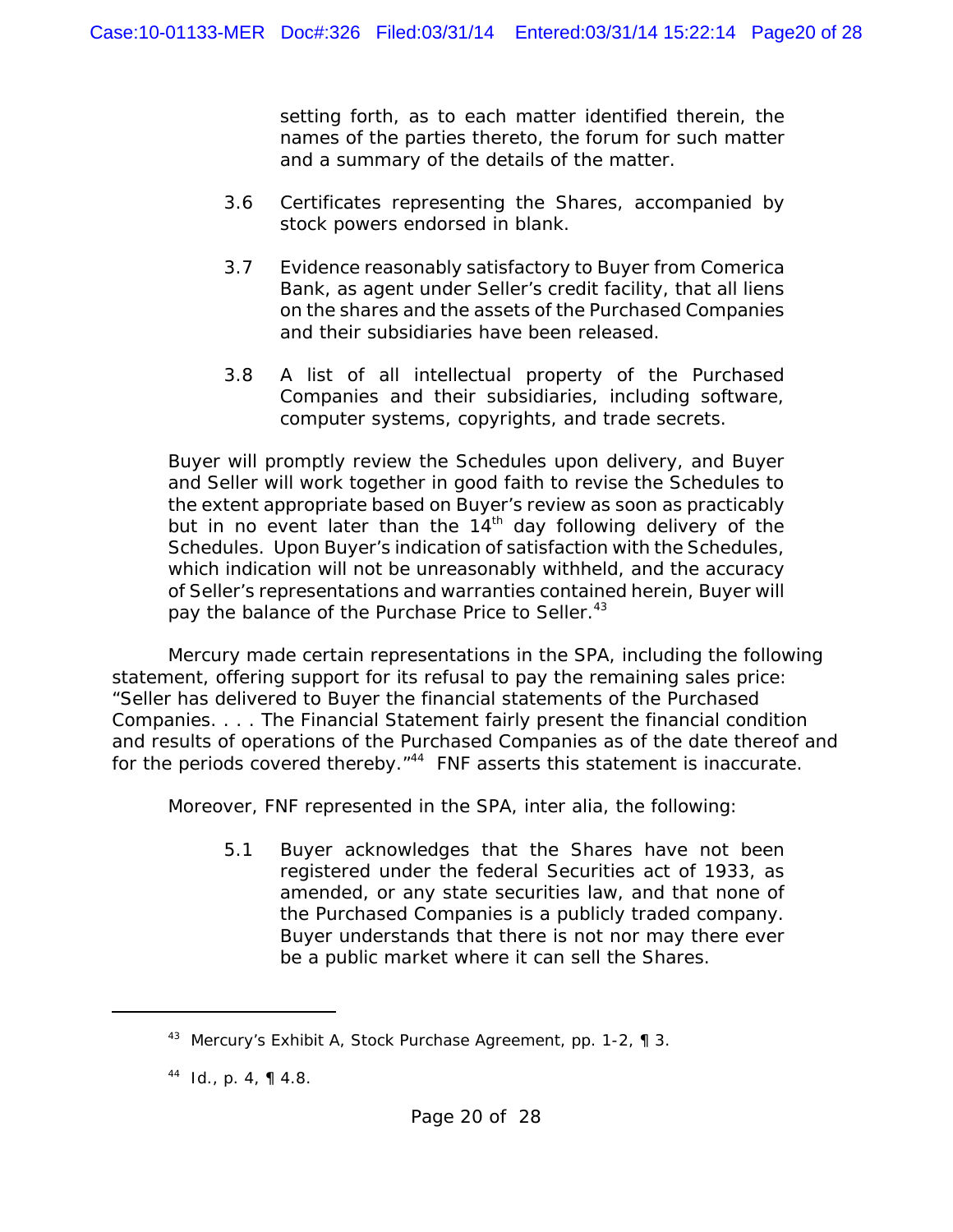- 5.2 Buyer has had the opportunity to ask question of and receive answers or obtain additional information concerning the financial and other affairs of the Purchased Companies and their subsidiaries, and Buyer has asked such questions and received satisfactory answers.
- 5.3 Buyer is familiar with the business in which the Purchased Companies are engaged, and is fully aware of the problems and risks involved in making an investment of this type and is capable of evaluating the merits and risks of this investment.45

FNF asserts it did not pay the balance of the purchase price because neither the financial statements nor the subsequent schedules presented by Mercury disclosed approximately \$8.6 million in dark office liabilities, nor did they disclose approximately \$3.8 million in contingent liabilities potentially owed by the Colorado Subsidiaries.<sup>46</sup> FNF does not dispute a contract existed, nor that it has not paid the balance of the contract price. Rather, it appears to rely on Delaware law indicating "a party [to a contract] is excused from performance ... if the other party is in material breach" of contractual obligations.  $47$ 

Here, the evidence does not show Mercury materially breached its obligations under the SPA. Rather, the evidence demonstrates both parties knew they were proceeding on a truncated schedule of due diligence to assure an immediate closing. As noted above, each party made representations in the SPA, but Section 3.8 recognized Mercury was required to provide additional information, and FNF was required to work with Mercury to make sure such information was acceptable. No provision stated FNF could withhold the balance of the purchase price if it found the information lacking or inaccurate.

In addition, the testimony at trial indicates FNF was aware of dark office liability and had an opportunity to inquire about it and other possible contingent liabilities before closing on the SPA. Specifically, Mr. Roger Jewkes, FNF's president of western operations, testified he was not expecting to do any more

<sup>45</sup> Mercury's Exhibit A, Stock Purchase Agreement, pp. 14-5, ¶ 5.

<sup>46</sup> *See* Mercury's Exhibit 5Z, p.3. *See also*, Mercury's Exhibits 12, 12U, 14A, 14B, 14T, 15E, 15L, 15W, 21F, 22Z, 23A, 23C, 23E, 23M, 23O, and 23U (indicating continent liabilities by the Colorado Subsidiaries on offices actually occupied by Arizona Title Agency or Lenders' First Choice).

<sup>47</sup> *BioLife Solutions, Inc. v. Endocare, Inc.*, 838 A.2d 268, 278 (Del. Ch. 2003).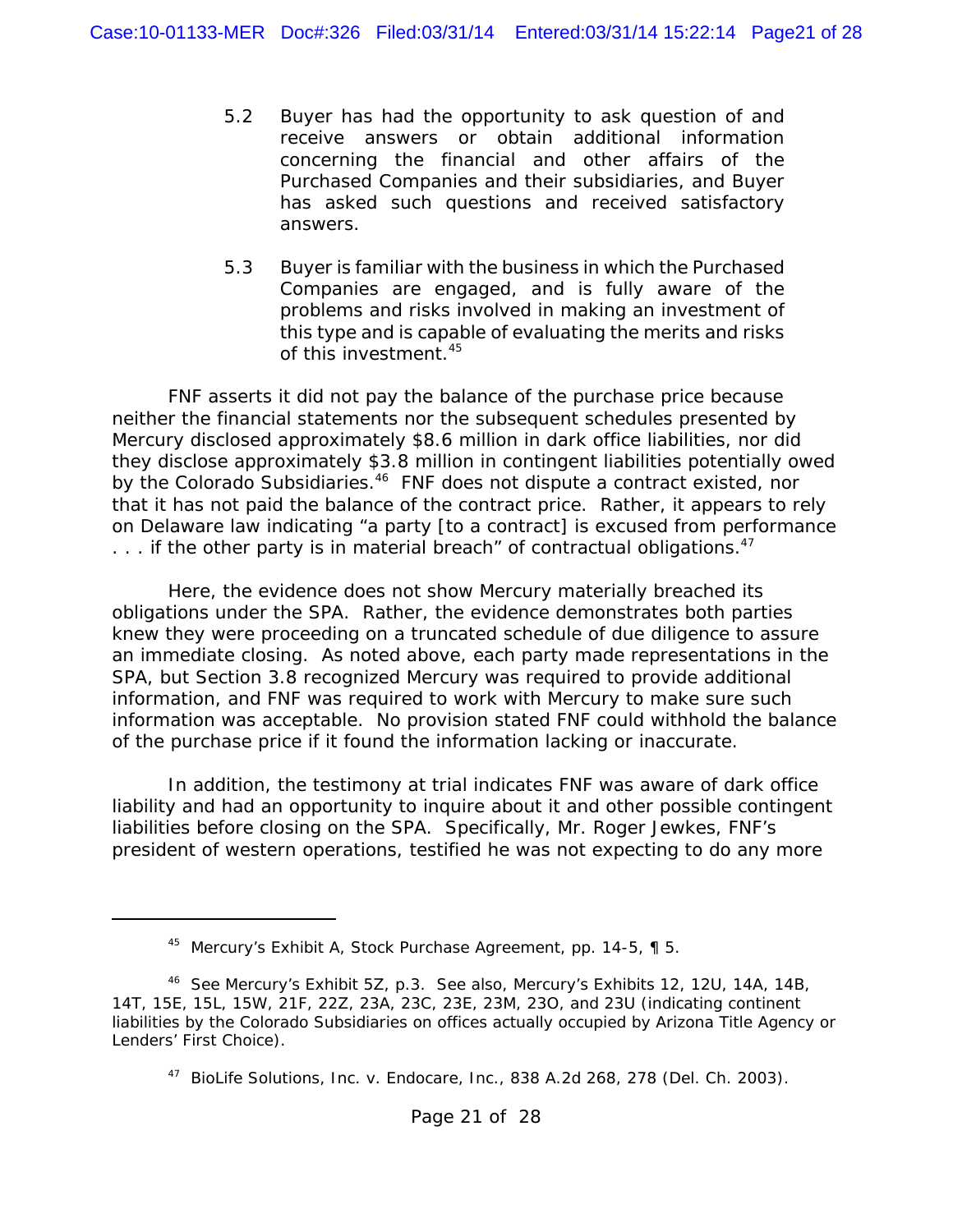due diligence after August 5, 2008, and he considered the sale "a done deal. $148$ " Mr. Edward Peebles, FNF's assistant controller and Mr. Peter Sadowski, FNF's vice president and chief legal officer both testified they were at Mercury's offices in Denver for the August 5, 2008 negotiations, and suspected dark office liability existed; Peebles acknowledged the data regarding dark office leases was available.49 Moreover, FNF's chief financial officer, Mr. Tony Park, noted Hauptman had informed FNF's representatives about the possible dark office liability when he was asked. $50<sup>50</sup>$ 

FNF cannot have it both ways. The Court finds the evidence shows the SPA was negotiated with both parties knowing that the information available was not perfect. However, the circumstances of the negotiations and the benefits of the immediate sale created reasonably equivalent value. FNF cannot avoid paying the negotiated value in hindsight, based on information it could have obtained before closing the deal. FNF knew it was getting a good deal, and it recognized the risk that the Colorado Subsidiaries might not end up being exactly as they understood them to be on August 5, 2013.<sup>51</sup> This risk was expressed both in a negative way, with the presence of dark office and other potential liabilities, and in a positive way, with the presence of the previously unknown Oregon title office and previously unknown cash in the bank accounts of the Colorado Subsidiaries. The SPA provided FNF with ample time to request more information and to work with Mercury in obtaining more information, but does not state any negative information forgives payment of the rest of the sales price.<sup>52</sup>

For these reasons, the Court finds FNF breached the terms of the SPA and did not continue to act in the good faith it had shown during negotiations. FNF also breached the implied covenant of good faith and fair dealing. Therefore, the Court will order FNF to fulfill the terms of the SPA by finding in favor of Mercury in the amount of the \$2,515,996, plus prejudgment interest from

 $50$  Transcript, p. 1038, line 3 - p. 1039, line 20, March 6, 2013 (testimony of Park). See also Transcript, p. 190, lines 1-11, February 26, 2013 (testimony of Hauptman).

52 *Id*. at ¶ 3.8.

 $48$  Transcript, p. 1118, lines 13-18, and p. 1130, lines 11-14, March 6, 2013.

<sup>49</sup> *See* Transcript, p. 807, lines 9-11 and p. 813, line 11 - p. 815, line 4, March 5, 2013 (testimony of Peebles) and Transcript, p. 680, line 19 - p. 681, line 17, March 1, 2013 (testimony of Sadowski).

 $51$  Defendant's Exhibit A, SPA, at  $\P$  5.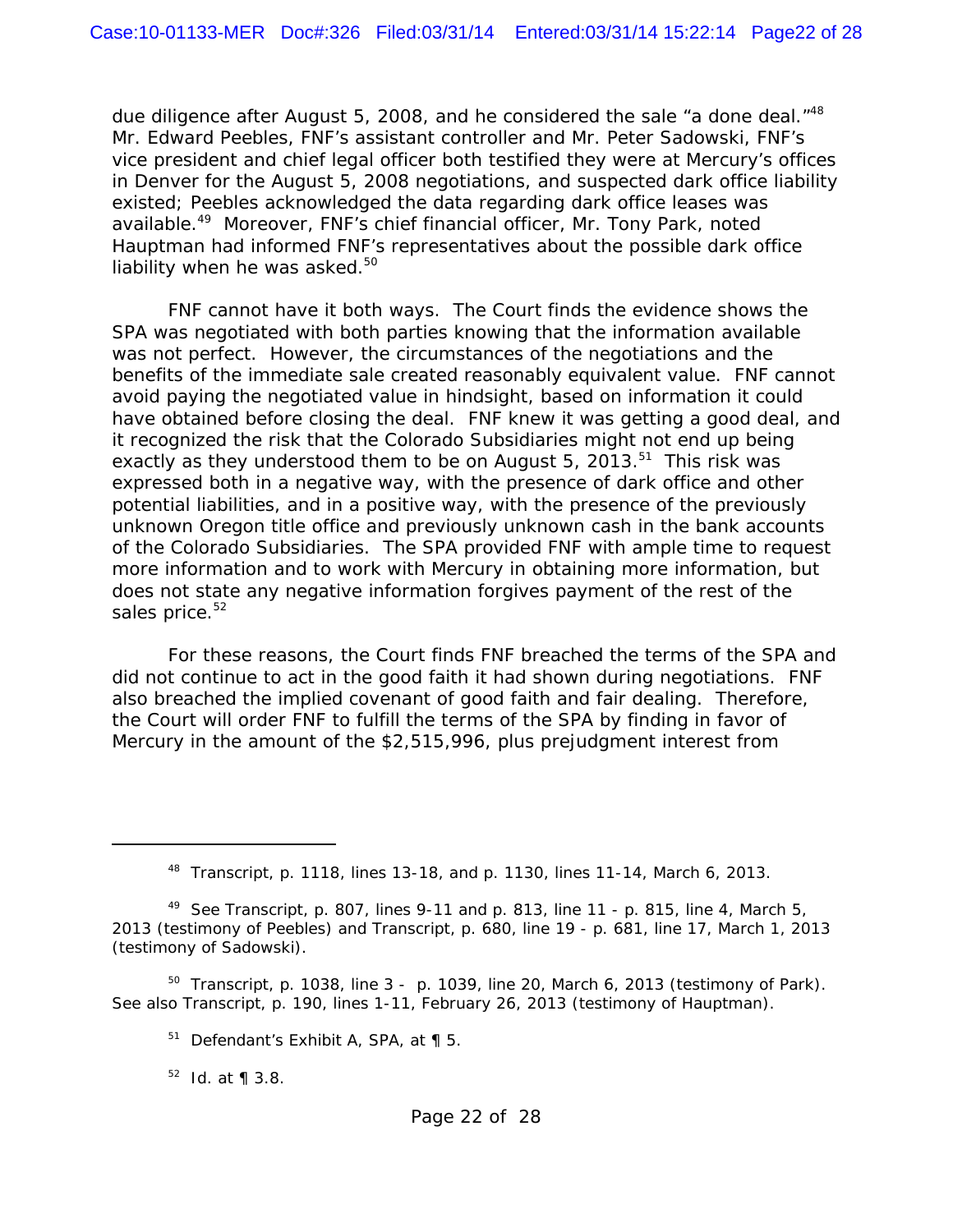August 5, 2008, through the date of the judgment on this Order,  $53$  at 5% per annum over the Federal Reserve discount rate, and post-judgment interest at the federal judgment rate.

#### **D. Did Mercury's \$1.68 Million Payment to the Colorado Subsidiaries Constitute a Preference Under § 547, or, in the Alternative. a Fraudulent Conveyance Under § 548?**

 Mercury, in the ordinary course of its business, prepared both consolidated and individual monthly financial statements for itself and the Colorado Subsidiaries, including balance sheets and income statements. Each Title Company subsidiary deposited its operating cash on a daily basis in its own bank account.

However, the evidence also shows Mercury commingled all operating cash from those subsidiaries on a daily basis. At the end of each business day, all of the cash in the subsidiaries' accounts was swept into Mercury's operating account, titled solely in Mercury's name, known internally at Mercury as the "Concentration Account." Funds from the Concentration Account not needed by Mercury were occasionally transferred to another interest-bearing account in Mercury's name. At the beginning of each business day, sufficient monies were automatically transferred from the Concentration Account to each subsidiary's bank account so checks presented and other transfers from the account could be paid.

The majority of cash generated by Mercury's subsidiaries was held in a Mercury bank or investment account. Mercury also used funds from the Concentration Account for its own operations and to pay its own bills. There was no written or other agreement concerning this arrangement, and Mercury did not segregate any subsidiary funds in the Concentration Account from its own funds. Moreover, Mercury's transfer of cash from the Concentration Account to a subsidiary was made without regard to amounts previously transferred to the Concentration Account for each subsidiary. Mercury had complete control over the funds in the Concentration Account and unilaterally determined how and when funds were disbursed from the account. The balance owed by Mercury to any given subsidiary, or from any given subsidiary to Mercury, varied from day to day depending upon whether the amounts transferred to the Concentration Account were greater or lesser than the amounts transferred to the subsidiary or advanced on the subsidiary's behalf

<sup>53</sup> *See Am. Gen. Corp. v. Continental Airlines Corp.*, 622 A.2d 1, 13 (Del. Ch. 1992), *aff'd* 620 A.2d 856 (Del. 1992) (prejudgment interest, computed from the date of the breach, is a matter of right under Delaware law) and 6 DEL. C. § 2301(a): Where there is no expressed contractual rate, the legal rate of interest shall be 5% over the Federal Reserve discount rate. . . . ").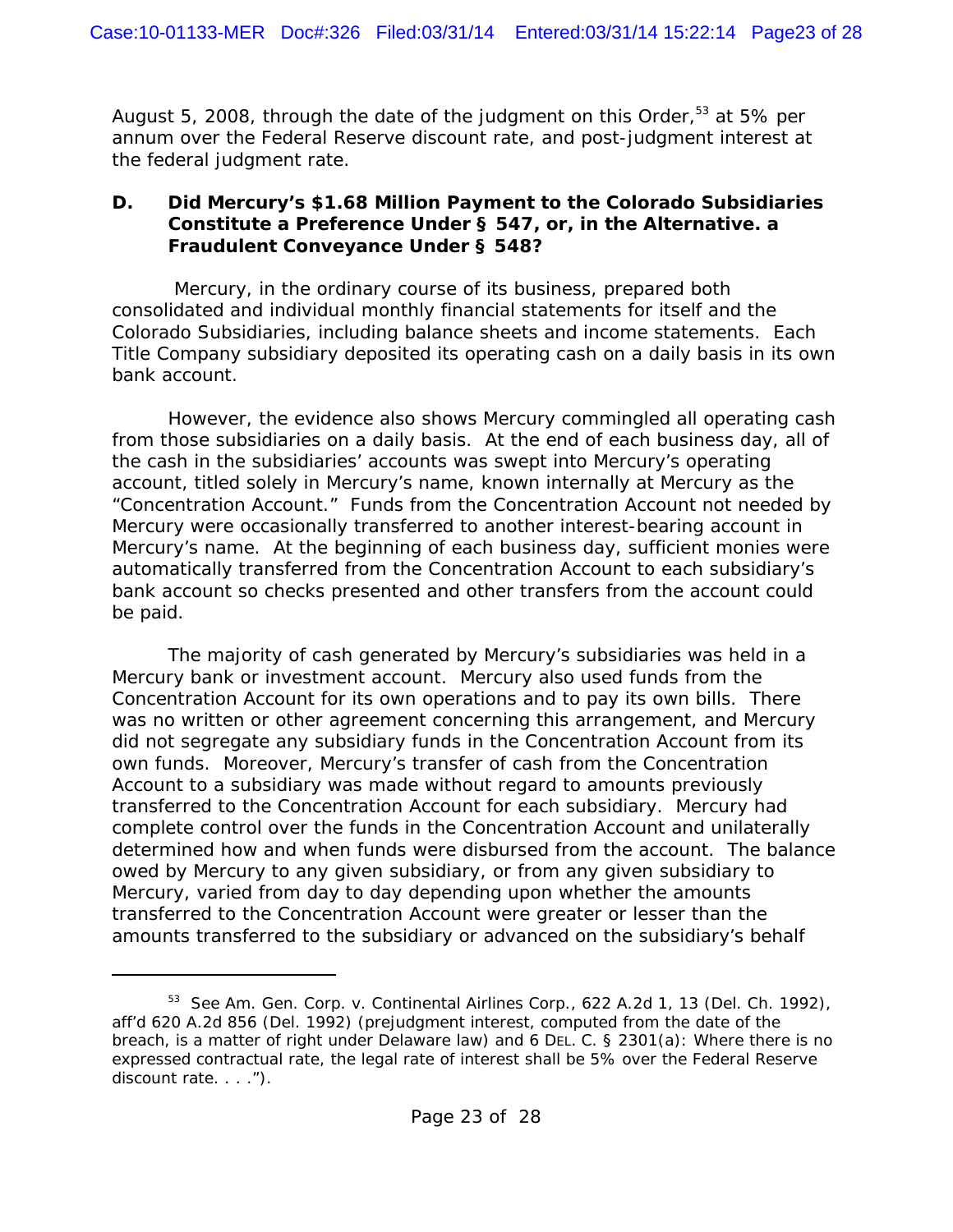from the Concentration Account. Thus, the Court finds overwhelming evidence to conclude Mercury commingled these funds.

As noted above, on July 25, 2008, all funds from the Concentration Account were swept, leaving a balance of zero. Thereafter, Mercury and its subsidiaries began depositing most of their cash into a bank account titled solely in Mercury's name at Wells Fargo Bank, N.A. in Denver, Colorado (the "Wells Fargo Account"). After July 25th, the Wells Fargo account contained the commingled funds of these entities.

In late July and early August 2008, the following subsidiaries deposited the following amounts in the Wells Fargo Account:

American Heritage Title Agency, Inc. \$1,131,065.90 Mercury Settlement Services of Utah, Inc. \$ 42,456.00 United Title Company, Inc. \$ 230,551.38 Security Title Guaranty Co. \$1,013,383.38 USA Digital Solutions, Inc. \$ 38,094.65

On July 31, 2008, Wells Fargo Bank notified Mercury it no longer wanted Mercury's business. On the same date, Mercury set up individual operating accounts for each of the Colorado Subsidiaries at Centennial Bank in Centennial, Colorado. On August 1, 2008, Mercury transferred the following amounts to four of the Colorado Subsidiaries' Centennial Bank accounts to provide them with immediate operating cash:

American Heritage Title Agency, Inc. \$250,000.00 United Title Company, Inc. \$100,000.00 Security Title Guaranty Co. \$400,000.00 Title America, Inc. \$250,000.00

On August 4, 2008, Mercury opened another bank account solely in its name at Centennial Bank (the "Centennial Account"). Again, Mercury commingled its funds and the funds of the Colorado Subsidiaries in Mercury's Centennial Account, and used the funds to pay its own debts, continuing the "Concentration Account" model it had prior to the July 25, 2008 sweep and early August change in banks. Mercury did not have a written agreement with the Colorado Subsidiaries with respect to the Centennial Account.

One of the first deposits into Mercury's Centennial Account was the initial \$6,071,264.12, transfer from the Wells Fargo Account. As of August 5, 2008, (the day FNF purchased the Colorado Subsidiaries) and after accounting for certain other transfers and bookkeeping entries, the total amount of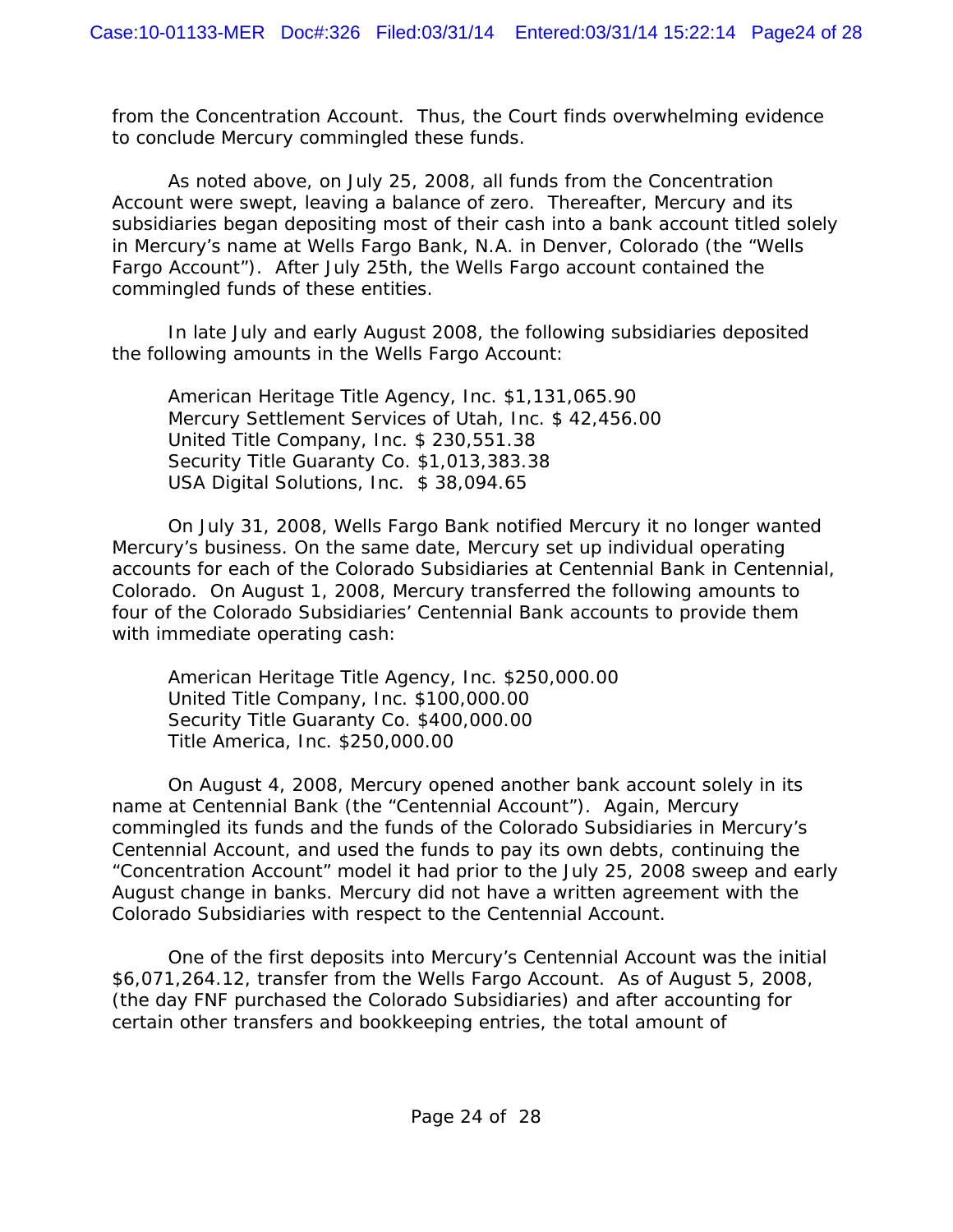\$1,685,943.76 was on deposit in the Wells Fargo Account allegedly comprised of separate subsidiary funds as follows:  $54$ 

American Heritage Title Agency, Inc. \$ 861,698.35 Mercury Settlement Services of Utah, Inc. \$ 42,456.00 United Title Company, Inc. \$ 130,551.38 Security Title Guaranty Co. \$ 613,383.38 USA Digital Solutions, Inc. \$ 37,854.65

TOTAL: \$1,685,943.76

Two or three days later, Bonnie Pitchford, an employee in Mercury's accounting department, informed McConville, Mercury's general counsel, about the funds held in the Centennial Account. Ms. Pitchford believed the funds should be transferred to the Colorado Subsidiaries. McConville, who was responsible for making many of Mercury's executive-level decisions, authorized the transfers. Therefore, on August 8, 2008, two days after the sale, Mercury transferred the above identified amounts (the "Colorado Subsidiary Transfers") from the Centennial Account to the Colorado Subsidiaries, now held by FNF.

#### *1. The Transfer Was Not a Preference Under § 547.*

The \$1.68 million transfer to the Colorado Subsidiaries does not constitute a preference under § 547(b). Under § 547(b), a transfer is preferential if it 1) was made to or for the benefit of a creditor; 2) was for or on account of antecedent debt owed by the debtor; 3) was made while the debtor was insolvent; 4) was made on or within 90 days before the date of filing of the petition; and, 5) enables the creditor to receive more than such creditor would receive in a Chapter 7 case if the transfer had not been made.<sup>55</sup> The burden of proof is on Mercury to establish each of these elements.<sup>56</sup>

The parties stipulated the Colorado Subsidiaries are not creditors of Mercury.<sup>57</sup> Therefore, the Colorado Subsidiary Transfers could not have been made to or for the benefit of a creditor, and § 547 does not apply. Moreover, the Court finds the clear language of the parties agreement in the SPA,

<sup>&</sup>lt;sup>54</sup> Mercury asserts it owed these funds to its subsidiaries. According to FNF, these funds were simply being "held."

<sup>&</sup>lt;sup>55</sup> *Bailey v. Big Sky Motors, Ltd. (In re Ogden)*, 314 F.3d 1190, 1196 (10<sup>th</sup> Cir.2 002); *Rodriguez v. Whatcott (In re Walker)*, 389 B.R. 746, 748 (Bankr. D. Colo. 2008).

<sup>56</sup> *Bailey* at 1196; § 547(g).

 $57$  Pretrial Statement, Stipulated Facts  $\P$  67.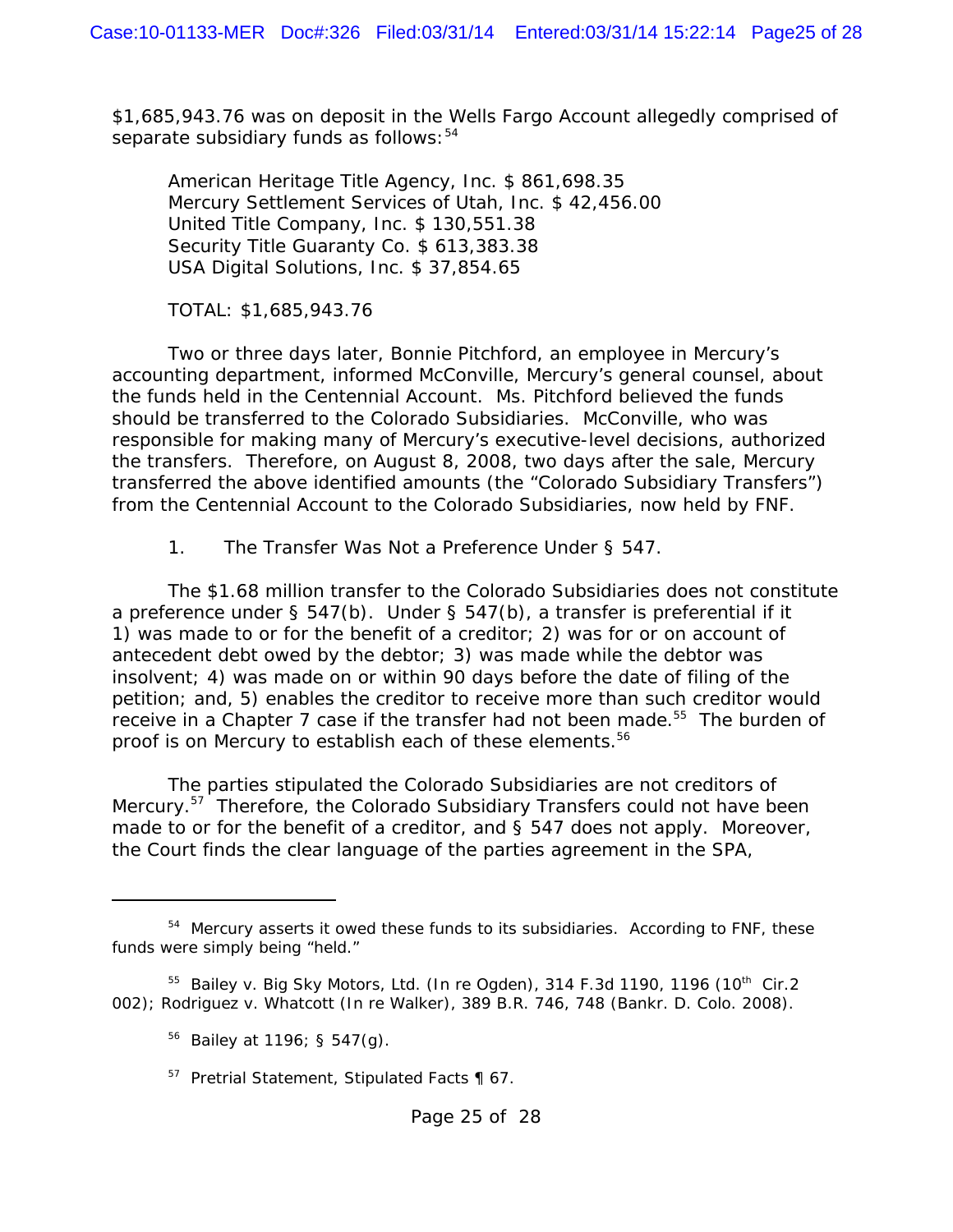paragraph 9, eliminates debts Mercury may have owed to the Colorado Subsidiaries:

9. Intercompany Accounts. Effective as of the Closing Date, all intercompany accounts the one hand, and Seller and its affiliates (other than the Purchased Companies and their subsidiaries), on the other hand, shall be eliminated and released without payment of any amount. Such amounts shall include the 401(k) accounts accrued match payable.<sup>58</sup>

The Court notes this provision was effective as of the closing date, that is, August 5, 2008. Accordingly, no debts were owed by Mercury to the Colorado Subsidiaries on the date of the Colorado Subsidiary Transfers, August 6, 2008, so no preference exists.

#### *2. The Transfer Was a Constructive Fraudulent Conveyance Under § 548.*

As discussed above, a transfer may be found to be constructively fraudulent under § 548(a)(1) if it 1) was of an interest of the debtor in property; 2) the debtor received less than a reasonably equivalent value in exchange for the transfer; and 3) the debtor was insolvent on the date of the transfer or became insolvent as a result of the transfer.<sup>59</sup> The parties have stipulated to Mercury's insolvency on the date of the Colorado Subsidiary Transfer.<sup>60</sup> Therefore the remaining questions are whether Mercury owned the funds transferred and, if so, whether it received reasonably equivalent value in return for the transfer of the funds.

Deposits into a debtor's bank account are presumed to belong to the debtor.<sup>61</sup> The United States Court of Appeals for the Tenth Circuit discussed the issue of ownership of funds in a commingled bank account as between a parent company and a subsidiary, finding, in the case before it, the funds were not property of a subsidiary's bankruptcy estate:

In this case the concentration account was not only held exclusively in Amdura's name, but Amdura also possessed all other legally

60 *See* Pretrial Statement, Stipulated Facts ¶ 56.

<sup>61</sup> *Amdura National Distribution Company v. Amdura Corporation, Inc. (In re Amdura Corporation*), 75 F.3d 1447, 1451 (10<sup>th</sup> Cir. 1996).

<sup>&</sup>lt;sup>58</sup> Mercury's Exhibit A, Stock Purchase Agreement, p. 5, ¶ 9.

 $59$  Section 548(a)(1)(B).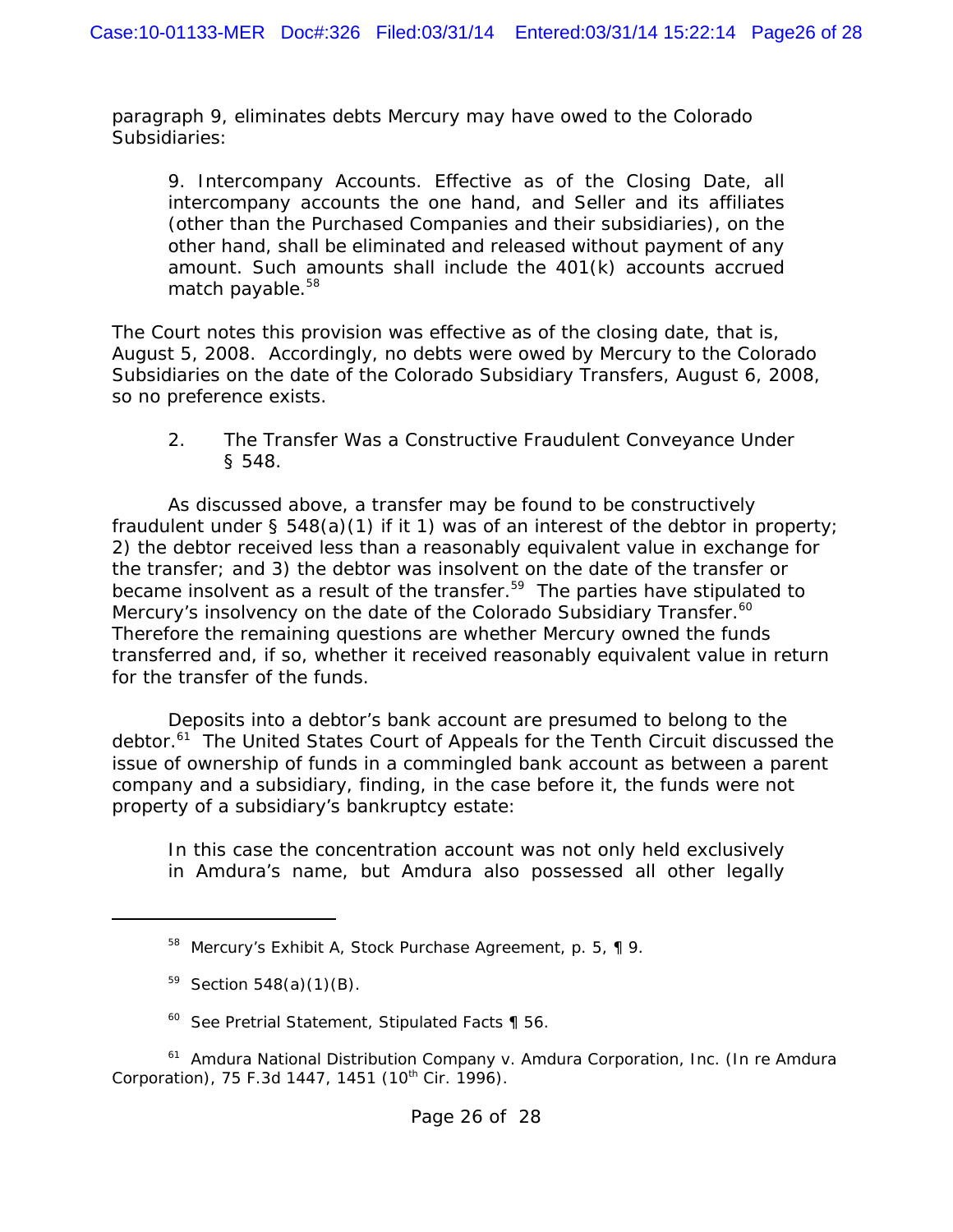cognizable indicia of ownership. None of the money in the account was ever segregated; Amdura had, at least pre-petition, the right to spend the money entirely as it saw fit without concern for "whose money" it was spending; and Amdura in fact spent concentration account funds on its own obligations as well as those of the subsidiaries. Even if the parties' own characterization of the account were binding on this court, the record reveals no statements that controvert the existence of these rights of ownership.<sup>62</sup>

Thus, the *Amdura* Court adopted three "indicia of ownership" for a court to consider in determining whether a subsidiary has rebutted the presumption the funds in a concentration account belonged to the parent entity.

First is whether the funds are segregated or commingled. In this case, the funds were commingled, and no segregation existed.<sup>63</sup> In addition, Mercury and the Colorado Subsidiaries had no agreement as to how the funds were to be spent or accounted for.<sup>64</sup> This indicates ownership and control by Mercury. Second is whether a parent entity or company spent the money in the commingled account without regard to the ownership of the funds.<sup>65</sup> Here, Mercury spent the funds at its sole discretion, and returned some of the funds after it had used what it needed. Accordingly, this test supports ownership by Mercury. Third is whether the parent company spent the funds to satisfy the parent company's obligations, as well as those of the subsidiary. The evidence before the Court shows Mercury indeed spent the funds in the commingled account to pay its own bills as well as obligations of the Colorado Subsidiaries.<sup>66</sup> This indicator thus demonstrates ownership by Mercury. For these reasons, the Court finds FNF has failed, under the *Amdura* factors, to rebut the presumption Mercury owned the \$1,685,943.76, and the Court concludes the disputed funds were property of Mercury.

Since the Colorado Subsidiary Transfers were a transfer of property of Mercury, the remaining question is whether Mercury received reasonably equivalent value for the transfers. As the Court has found above, the Colorado Subsidiaries were not creditors of Mercury as of the date of the transfers,

 $62$  *Id.* 

64 *Id.* at ¶ 52.

66 *See* Pretrial Statement, Stipulated Facts ¶ 51.

<sup>63</sup> *See* Pretrial Statement, Stipulated Facts ¶ 50.

<sup>65</sup> *Id.* at ¶ 49; Transcript, February 26, 2013, p. 128, line 8–p. 129, line 19 (Testimony of Hauptman).